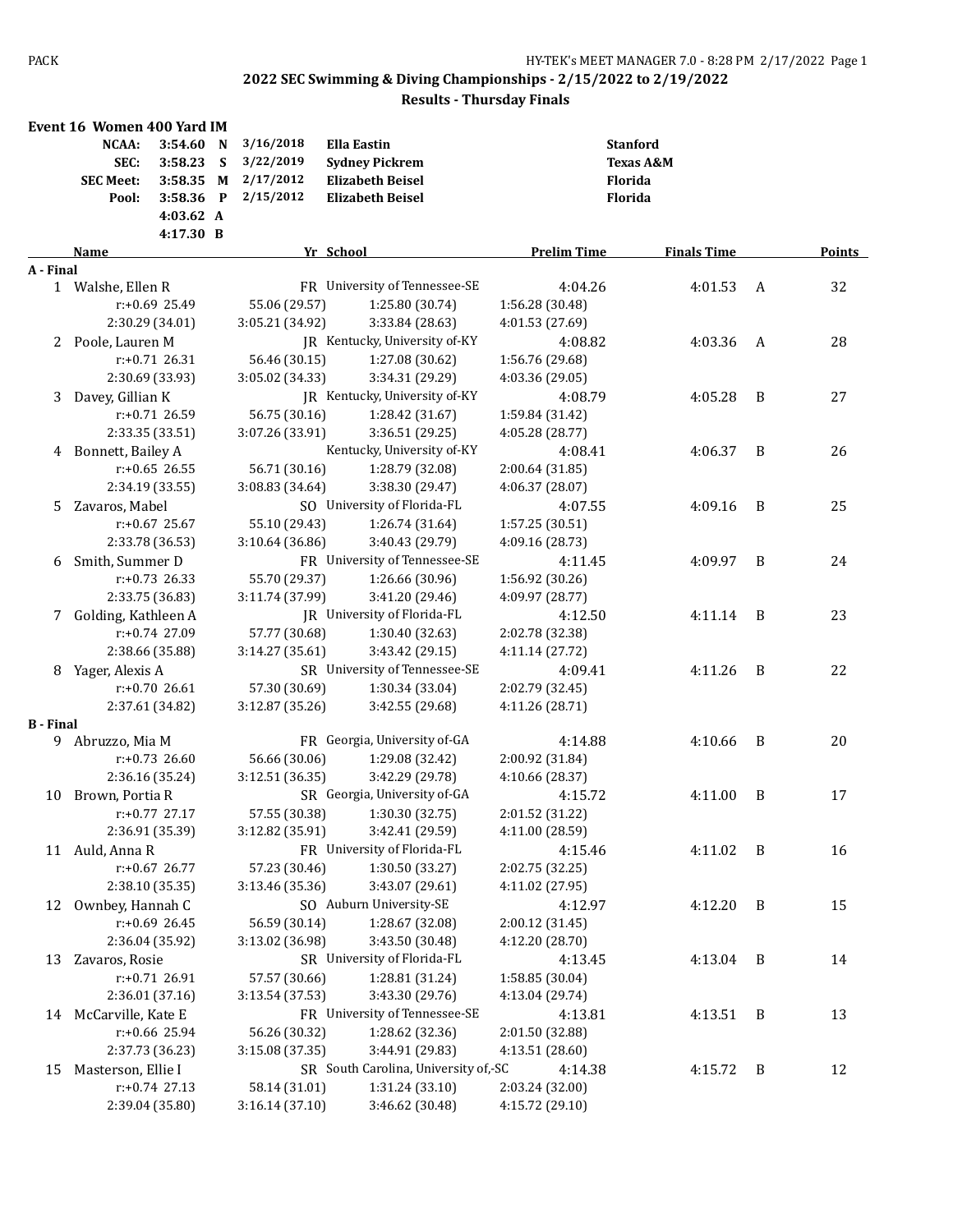|  |  | B - Final  (Event 16 Women 400 Yard IM) |  |
|--|--|-----------------------------------------|--|
|--|--|-----------------------------------------|--|

|           | <b>Name</b>           | Yr School       |                                      | <b>Prelim Time</b> | <b>Finals Time</b> |   | <b>Points</b> |
|-----------|-----------------------|-----------------|--------------------------------------|--------------------|--------------------|---|---------------|
|           | 16 Hurt, Colby K      |                 | SO Auburn University-SE              | 4:16.62            | 4:15.73            | B | 11            |
|           | r:+0.66 27.93         | 59.19 (31.26)   | 1:32.82 (33.63)                      | 2:05.34 (32.52)    |                    |   |               |
|           | 2:40.89 (35.55)       | 3:17.11 (36.22) | 3:46.97 (29.86)                      | 4:15.73 (28.76)    |                    |   |               |
| C - Final |                       |                 |                                      |                    |                    |   |               |
|           | 17 Palsha, Peyton L   |                 | Georgia, University of-GA            | 4:16.80            | 4:12.55            | B | 9             |
|           | $r: +0.73$ 27.36      | 58.24 (30.88)   | 1:32.12 (33.88)                      | 2:04.96 (32.84)    |                    |   |               |
|           | 2:39.50 (34.54)       | 3:14.66 (35.16) | 3:43.64 (28.98)                      | 4:12.55 (28.91)    |                    |   |               |
| 18        | Rice, Anna Havens H   |                 | SO Kentucky, University of-KY        | 4:16.93            | 4:12.80            | B | 7             |
|           | r:+0.71 26.14         | 56.86 (30.72)   | 1:29.68 (32.82)                      | 2:01.74 (32.06)    |                    |   |               |
|           | 2:37.65 (35.91)       | 3:13.95 (36.30) | 3:44.38 (30.43)                      | 4:12.80 (28.42)    |                    |   |               |
|           | 19 Liles, Jolee M     |                 | JR Louisiana State University-LA     | 4:17.62            | 4:14.02            | B | 6             |
|           | r:+0.73 27.69         | 58.38 (30.69)   | 1:31.61 (33.23)                      | 2:03.22 (31.61)    |                    |   |               |
|           | 2:39.96 (36.74)       | 3:17.15 (37.19) | 3:46.22 (29.07)                      | 4:14.02 (27.80)    |                    |   |               |
| 20        | Ray, Amanda E         |                 | SO University of Florida-FL          | 4:17.65            | 4:15.23            | B | 5             |
|           | r:+0.71 26.95         | 57.56 (30.61)   | 1:31.11 (33.55)                      | 2:03.54 (32.43)    |                    |   |               |
|           | 2:39.73 (36.19)       | 3:16.96 (37.23) | 3:46.59 (29.63)                      | 4:15.23 (28.64)    |                    |   |               |
|           | 21 Homovich, Maddie L |                 | SR Georgia, University of-GA         | 4:16.90            | 4:15.39            | B | 4             |
|           | r:+0.66 27.25         | 57.89 (30.64)   | 1:30.02 (32.13)                      | 2:01.55 (31.53)    |                    |   |               |
|           | 2:38.64 (37.09)       | 3:16.41 (37.77) | 3:46.70 (30.29)                      | 4:15.39 (28.69)    |                    |   |               |
| 22        | McCauley, Ashley E    |                 | JR Georgia, University of-GA         | 4:17.89            | 4:15.63            | B | 3             |
|           | $r: +0.73$ 26.62      | 57.32 (30.70)   | 1:30.59 (33.27)                      | 2:03.66 (33.07)    |                    |   |               |
|           | 2:39.21 (35.55)       | 3:15.09 (35.88) | 3:45.94 (30.85)                      | 4:15.63 (29.69)    |                    |   |               |
| 23        | Reddin, Joelle C      |                 | FR Texas A&M University-GU           | 4:17.49            | 4:17.44            |   | 2             |
|           | r:+0.70 27.80         | 58.81 (31.01)   | 1:33.23 (34.42)                      | 2:06.90 (33.67)    |                    |   |               |
|           | 2:41.53 (34.63)       | 3:17.28 (35.75) | 3:48.10 (30.82)                      | 4:17.44 (29.34)    |                    |   |               |
|           | 24 Pozder, Ana S      |                 | SR Missouri-MV                       | 4:18.02            | 4:19.60            |   | 1             |
|           | r:+0.71 27.30         | 57.99 (30.69)   | 1:31.43 (33.44)                      | 2:04.53 (33.10)    |                    |   |               |
|           | 2:41.99 (37.46)       | 3:19.37 (37.38) | 3:50.14 (30.77)                      | 4:19.60 (29.46)    |                    |   |               |
|           | Preliminaries         |                 |                                      |                    |                    |   |               |
| 25        | Sweeney, Devan M      |                 | Auburn University-SE                 | 4:18.59            |                    |   |               |
| 26        | Vavrinova, Adela X    |                 | JR University of Arkansas-AR         | 4:18.80            |                    |   |               |
| 27        | Breslin, Aly M        |                 | SO University of Tennessee-SE        | 4:19.28            |                    |   |               |
| 28        | Traba, Mercedes L     |                 | FR Vanderbilt University-SE          | 4:19.81            |                    |   |               |
| 29        | Carlson, Sydney E     |                 | JR University of Alabama-SE          | 4:19.98            |                    |   |               |
| 30        | Nelson, Emme K        |                 | SO Texas A&M University-GU           | 4:20.06            |                    |   |               |
| 31        | Grottle, Abby E       |                 | SO Texas A&M University-GU           | 4:20.38            |                    |   |               |
| 32        | Goettler, Laura B     |                 | SO South Carolina, University of,-SC | 4:20.53            |                    |   |               |
|           | 33 Johnson, Georgia L |                 | SO South Carolina, University of,-SC | 4:21.45            |                    |   |               |
| 34        | Merkel, Brecken M     |                 | Missouri-MV                          | 4:22.09            |                    |   |               |
| 35        | Delmenico, Mela M     |                 | FR University of Alabama-SE          | 4:22.66            |                    |   |               |
| 36        | Garfield, Emma M      | <b>SR</b>       | University of Arkansas-AR            | 4:24.38            |                    |   |               |
| 37        | Thome, Allie          | FR              | University of Arkansas-AR            | 4:30.11            |                    |   |               |
| 38        | Vetkoetter, Clare M   | FR              | Vanderbilt University-SE             | 4:30.80            |                    |   |               |
| 39        | Roy, Alix C           | IR              | Vanderbilt University-SE             | 4:32.50            |                    |   |               |
| $---$     | Ogle, Jodi M          |                 | JR Kentucky, University of-KY        | DQ                 |                    |   |               |
|           |                       |                 |                                      |                    |                    |   |               |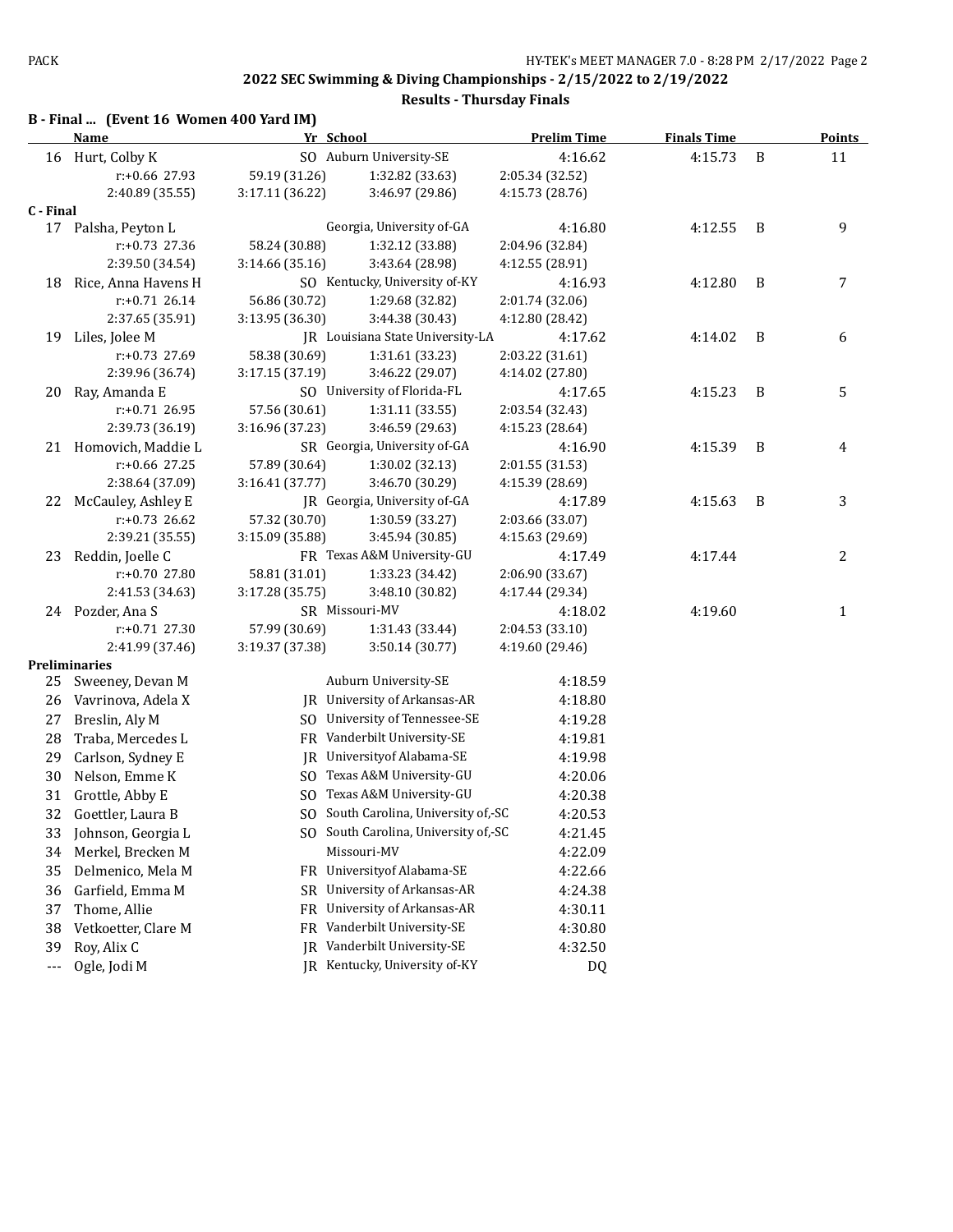|                  | Event 17 Men 400 Yard IM       |           |              |                 |                               |                    |                    |                |        |
|------------------|--------------------------------|-----------|--------------|-----------------|-------------------------------|--------------------|--------------------|----------------|--------|
|                  | NCAA:                          | 3:33.42   | N            | 3/24/2017       | <b>Chase Kalisz</b>           |                    | Georgia            |                |        |
|                  | SEC:                           | 3:33.42   | S            | 3/24/2017       | <b>Chase Kalisz</b>           |                    | Georgia            |                |        |
|                  | <b>SEC Meet:</b>               | 3:35.76   | M            | 2/16/2018       | <b>Hugo Gonzalez</b>          |                    | Auburn             |                |        |
|                  | Pool:                          | 3:36.21   | $\mathbf{P}$ | 2/16/2017       | <b>Chase Kalisz</b>           |                    | Georgia            |                |        |
|                  |                                | 3:39.16 A |              |                 |                               |                    |                    |                |        |
|                  |                                | 3:51.46 B |              |                 |                               |                    |                    |                |        |
|                  | Name                           |           |              |                 | Yr School                     | <b>Prelim Time</b> | <b>Finals Time</b> |                | Points |
| A - Final        |                                |           |              |                 |                               |                    |                    |                |        |
| 1                | Smith, Kieran S                |           |              |                 | SR University of Florida-FL   | 3:43.26            | 3:39.33            | B              | 32     |
|                  | $r: +0.70$ 23.17               |           |              | 50.13 (26.96)   | 1:18.68 (28.55)               | 1:45.80 (27.12)    |                    |                |        |
|                  | 2:16.31 (30.51)                |           |              | 2:48.05 (31.74) | 3:14.58 (26.53)               | 3:39.33 (24.75)    |                    |                |        |
| 2                | Grum, Ian P                    |           |              |                 | JR Georgia, University of-GA  | 3:44.61            | 3:43.23            | B              | 28     |
|                  | r:+0.75 23.39                  |           |              | 50.77 (27.38)   | 1:18.66 (27.89)               | 1:46.07 (27.41)    |                    |                |        |
|                  | 2:18.91 (32.84)                |           |              | 2:51.61 (32.70) | 3:17.88 (26.27)               | 3:43.23 (25.35)    |                    |                |        |
|                  | 3 Abruzzo, Andrew J            |           |              |                 | SR Georgia, University of-GA  | 3:43.85            | 3:43.65            | B              | 27     |
|                  | r:+0.75 23.44                  |           |              | 50.72 (27.28)   | 1:19.41 (28.69)               | 1:47.60 (28.19)    |                    |                |        |
|                  | 2:19.34 (31.74)                |           |              | 2:52.02 (32.68) | 3:18.28 (26.26)               | 3:43.65 (25.37)    |                    |                |        |
|                  | 4 Laur, Mason A                |           |              |                 | FR University of Florida-FL   | 3:43.40            | 3:43.84            | B              | 26     |
|                  | $r: +0.64$ 23.66               |           |              | 51.06 (27.40)   | 1:19.61(28.55)                | 1:47.31 (27.70)    |                    |                |        |
|                  | 2:18.60 (31.29)                |           |              | 2:51.29 (32.69) | 3:18.23 (26.94)               | 3:43.84 (25.61)    |                    |                |        |
| 5.               | Erzen, Anze F                  |           |              |                 | JR Texas A&M University-GU    | 3:45.21            | 3:45.42            | B              | 25     |
|                  | $r: +0.71$ 23.55               |           |              | 51.09 (27.54)   | 1:20.15 (29.06)               | 1:48.43 (28.28)    |                    |                |        |
|                  | 2:20.32 (31.89)                |           |              | 2:52.74 (32.42) | 3:20.61 (27.87)               | 3:45.42 (24.81)    |                    |                |        |
| 6                | Rathle, Jacques L              |           |              |                 | FR Auburn University-SE       | 3:45.93            | 3:45.92            | B              | 24     |
|                  | $r: +0.70$ 23.93               |           |              | 51.37 (27.44)   | 1:20.32 (28.95)               | 1:48.73 (28.41)    |                    |                |        |
|                  | 2:20.17 (31.44)                |           |              | 2:52.86 (32.69) | 3:19.63 (26.77)               | 3:45.92 (26.29)    |                    |                |        |
| 7                | Rosely, Zane T                 |           |              |                 | SO Kentucky, University of-KY | 3:45.85            | 3:46.35            | B              | 23     |
|                  | r:+0.59 23.84                  |           |              | 50.92 (27.08)   | 1:20.00 (29.08)               | 1:48.38 (28.38)    |                    |                |        |
|                  | 2:20.53 (32.15)                |           |              | 2:53.14 (32.61) | 3:20.51 (27.37)               | 3:46.35 (25.84)    |                    |                |        |
| 8                | Perera, Nicholas V             |           |              |                 | SR University of Alabama-SE   | 3:45.47            | 3:47.78            | B              | 22     |
|                  | $r: +0.61$ 23.83               |           |              | 51.13 (27.30)   | 1:20.27 (29.14)               | 1:48.62 (28.35)    |                    |                |        |
|                  | 2:19.99 (31.37)                |           |              | 2:52.48 (32.49) | 3:20.22 (27.74)               | 3:47.78 (27.56)    |                    |                |        |
| <b>B</b> - Final |                                |           |              |                 |                               |                    |                    |                |        |
|                  | 9 Vargas, Kevin L              |           |              |                 | IR University of Florida-FL   | 3:46.85            | 3:43.87            | B              | 20     |
|                  | $r: +0.65$ 23.80               |           |              | 51.18 (27.38)   | 1:20.62 (29.44)               | 1:50.28 (29.66)    |                    |                |        |
|                  | 2:19.81 (29.53)                |           |              | 2:51.02 (31.21) | 3:17.98 (26.96)               | 3:43.87 (25.89)    |                    |                |        |
| 10               | VanDeusen, Jack M              |           |              |                 | SO University of Florida-FL   | 3:46.89            | 3:44.42            | B              | 17     |
|                  | $r: +0.69$ 24.16               |           |              | 51.74 (27.58)   | 1:20.43 (28.69)               | 1:48.67 (28.24)    |                    |                |        |
|                  | 2:20.95 (32.28)                |           |              | 2:53.31 (32.36) | 3:19.37 (26.06)               | 3:44.42 (25.05)    |                    |                |        |
|                  | 11 Kabbara, Munzy M            |           |              |                 | FR Texas A&M University-GU    | 3:46.45            | 3:46.15            | B              | 16     |
|                  | $r: +0.65$ 23.91               |           |              | 51.46 (27.55)   | 1:21.03 (29.57)               | 1:49.67 (28.64)    |                    |                |        |
|                  | 2:21.08 (31.41)                |           |              | 2:53.11 (32.03) | 3:20.71 (27.60)               | 3:46.15 (25.44)    |                    |                |        |
|                  | 12 Puente Bustamante, Andres E |           |              |                 | JR Texas A&M University-GU    | 3:47.35            | 3:46.24 B          |                | 15     |
|                  | r:+0.70 24.03                  |           |              | 51.68 (27.65)   | 1:21.36 (29.68)               | 1:50.81 (29.45)    |                    |                |        |
|                  | 2:21.53 (30.72)                |           |              | 2:52.72 (31.19) | 3:20.11 (27.39)               | 3:46.24 (26.13)    |                    |                |        |
| 13               | Ribeiro, Vincent M             |           |              |                 | SO Texas A&M University-GU    | 3:48.23            | 3:47.80            | B              | 14     |
|                  | r:+0.63 24.29                  |           |              | 52.27 (27.98)   | 1:21.70 (29.43)               | 1:51.62 (29.92)    |                    |                |        |
|                  | 2:22.06 (30.44)                |           |              | 2:54.09 (32.03) | 3:21.81 (27.72)               | 3:47.80 (25.99)    |                    |                |        |
| 14               | Bretzmann, Peter R             |           |              |                 | FR University of Florida-FL   | 3:47.51            | 3:48.91            | $\overline{B}$ | 13     |
|                  | r:+0.66 24.10                  |           |              | 52.04 (27.94)   | 1:22.18 (30.14)               | 1:51.55 (29.37)    |                    |                |        |
|                  | 2:23.14 (31.59)                |           |              | 2:55.29 (32.15) | 3:22.76 (27.47)               | 3:48.91 (26.15)    |                    |                |        |
| 15               | Dubois, Jack R                 |           |              |                 | SR Missouri-MV                | 3:48.18            | 3:49.25            | $\overline{B}$ | 12     |
|                  | r:+0.69 24.19                  |           |              | 51.62 (27.43)   | 1:21.69 (30.07)               | 1:50.96 (29.27)    |                    |                |        |
|                  | 2:22.98 (32.02)                |           |              | 2:55.77 (32.79) | 3:23.08 (27.31)               | 3:49.25 (26.17)    |                    |                |        |
|                  |                                |           |              |                 |                               |                    |                    |                |        |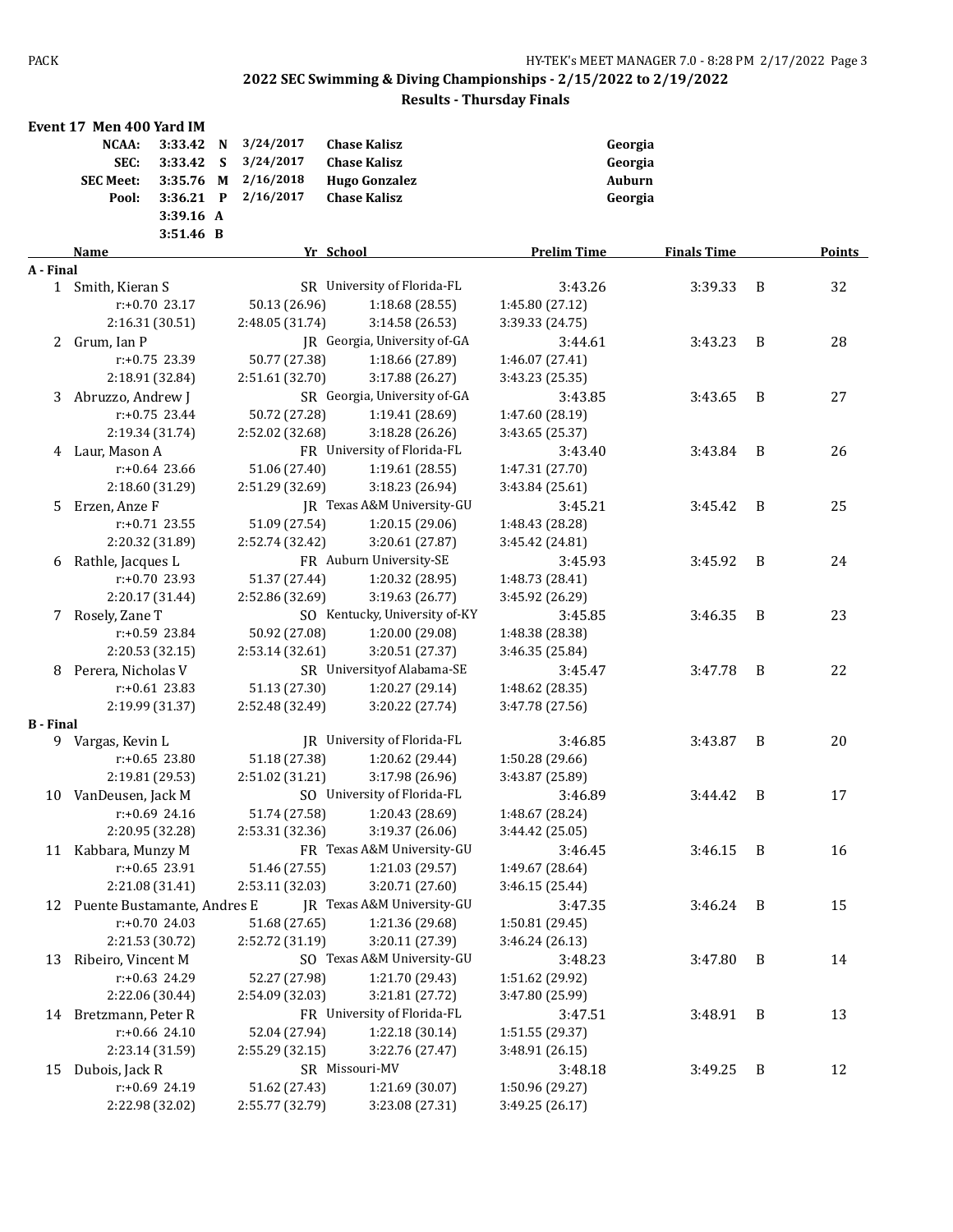|  |  | B - Final  (Event 17 Men 400 Yard IM) |
|--|--|---------------------------------------|
|--|--|---------------------------------------|

|           | <b>Name</b>                      | Yr School       |                                      | <b>Prelim Time</b> | <b>Finals Time</b> |   | <b>Points</b> |
|-----------|----------------------------------|-----------------|--------------------------------------|--------------------|--------------------|---|---------------|
|           | Hernandez-Tome, Nicholas R       |                 | JR University of Florida-FL          | 3:47.49            | DQ                 |   |               |
|           | Downward butterfly kick - breast |                 |                                      |                    |                    |   |               |
|           | $r: +0.63$ 24.63                 | 52.39 (27.76)   | 1:21.33 (28.94)                      | 1:49.95 (28.62)    |                    |   |               |
|           | 2:23.29 (33.34)                  | 2:56.85 (33.56) | 3:22.99 (26.14)                      | DQ (24.74)         |                    |   |               |
| C - Final |                                  |                 |                                      |                    |                    |   |               |
|           | 17 Gonzalez Pinero, Joaquin      |                 | FR University of Florida-FL          | 3:49.16            | 3:46.49            | B | 9             |
|           | r:+0.62 23.90                    | 51.46 (27.56)   | 1:20.87 (29.41)                      | 1:49.94 (29.07)    |                    |   |               |
|           | 2:21.70 (31.76)                  | 2:54.23 (32.53) | 3:21.44 (27.21)                      | 3:46.49 (25.05)    |                    |   |               |
| 18        | Groters, Patrick G               |                 | JR South Carolina, University of,-SC | 3:49.54            | 3:47.17            | B | 7             |
|           | r:+0.69 23.87                    | 51.52 (27.65)   | 1:19.68(28.16)                       | 1:47.69 (28.01)    |                    |   |               |
|           | 2:19.50 (31.81)                  | 2:52.84 (33.34) | 3:20.77 (27.93)                      | 3:47.17 (26.40)    |                    |   |               |
| 19        | Watson, Tyler J                  |                 | JR University of Florida-FL          | 3:49.18            | 3:48.29            | B | 6             |
|           | $r: +0.74$ 24.72                 | 52.15 (27.43)   | 1:22.46 (30.31)                      | 1:51.64 (29.18)    |                    |   |               |
|           | 2:24.14 (32.50)                  | 2:56.94 (32.80) | 3:23.27 (26.33)                      | 3:48.29 (25.02)    |                    |   |               |
| 20        | Gravley, Brennan C               |                 | JR University of Florida-FL          | 3:49.50            | 3:48.94            | B | 5             |
|           | r:+0.66 24.59                    | 52.55 (27.96)   | 1:22.32 (29.77)                      | 1:51.45 (29.13)    |                    |   |               |
|           | 2:24.07 (32.62)                  | 2:57.34 (33.27) | 3:24.39 (27.05)                      | 3:48.94 (24.55)    |                    |   |               |
|           | 21 McInerny, Evan P              |                 | SO Auburn University-SE              | 3:50.98            | 3:49.57            | B | 4             |
|           | $r: +0.66$ 23.94                 | 51.15 (27.21)   | 1:20.66 (29.51)                      | 1:49.90 (29.24)    |                    |   |               |
|           | 2:22.49 (32.59)                  | 2:55.74 (33.25) | 3:23.22 (27.48)                      | 3:49.57 (26.35)    |                    |   |               |
|           | 22 Rothrock, Gus D               |                 | FR University of Tennessee-SE        | 3:49.61            | 3:50.15            | B | 3             |
|           | r:+0.71 24.50                    | 52.56 (28.06)   | 1:22.00 (29.44)                      | 1:51.46 (29.46)    |                    |   |               |
|           | 2:23.91 (32.45)                  | 2:57.65 (33.74) | 3:24.68 (27.03)                      | 3:50.15 (25.47)    |                    |   |               |
|           | 23 Malec, Mikolaj                |                 | Missouri-MV                          | 3:49.22            | 3:50.85            | B | 2             |
|           | $r: +0.75$ 23.55                 | 50.69 (27.14)   | 1:19.64 (28.95)                      | 1:47.78 (28.14)    |                    |   |               |
|           | 2:22.15 (34.37)                  | 2:57.33 (35.18) | 3:24.75 (27.42)                      | 3:50.85 (26.10)    |                    |   |               |
|           | 24 Ellett, Timmy S               |                 | JR Kentucky, University of-KY        | 3:50.10            | 3:52.03            |   | 1             |
|           | r:+0.69 24.43                    | 52.32 (27.89)   | 1:22.93 (30.61)                      | 1:52.70 (29.77)    |                    |   |               |
|           | 2:24.73 (32.03)                  | 2:58.19 (33.46) | 3:25.70 (27.51)                      | 3:52.03 (26.33)    |                    |   |               |
|           | <b>Preliminaries</b>             |                 |                                      |                    |                    |   |               |
| 25        | Maschmeier, Seth M               |                 | JR Auburn University-SE              | 3:51.35            |                    |   |               |
| 26        | Oliver, Cade M                   |                 | Missouri-MV                          | 3:51.44            |                    |   |               |
| 27        | Hamilton, Jack B                 |                 | FR Kentucky, University of-KY        | 3:51.51            |                    |   |               |
| 28        | Logan, Charlie R                 |                 | JR Georgia, University of-GA         | 3:51.60            |                    |   |               |
| 29        | Simmons, Andrew J                |                 | FR Auburn University-SE              | 3:52.07            |                    |   |               |
| 30        | Barker, Kyle W                   |                 | SR Kentucky, University of-KY        | 3:52.14            |                    |   |               |
|           | 31 Allison, Chase M              |                 | JR South Carolina, University of,-SC | 3:53.87            |                    |   |               |
|           | 32 Vikstrom, Isak M              |                 | JR Louisiana State University-LA     | 3:54.37            |                    |   |               |
| 33        | Tepper, Joey E                   |                 | SO University of Tennessee-SE        | 3:54.40            |                    |   |               |
| 34        |                                  | SR              | Missouri-MV                          |                    |                    |   |               |
|           | Florea, Dane C                   |                 | Louisiana State University-LA        | 3:55.83            |                    |   |               |
| 35        | Norman, Julian M                 | IR              |                                      | 3:58.89            |                    |   |               |
| 36        | Faber, Hendrik A                 | GR              | South Carolina, University of,-SC    | 3:59.37            |                    |   |               |
| 37        | Boylan, David D                  | IR              | Louisiana State University-LA        | 4:05.45            |                    |   |               |
| 38        | Hausdorf, Brendan R              |                 | FR Louisiana State University-LA     | 4:08.14            |                    |   |               |
| $---$     | Durmer, Jeffrey J                |                 | Georgia, University of-GA            | DQ                 |                    |   |               |
| ---       | Kiesler, Gil                     |                 | SR University of Alabama-SE          | <b>DFS</b>         |                    |   |               |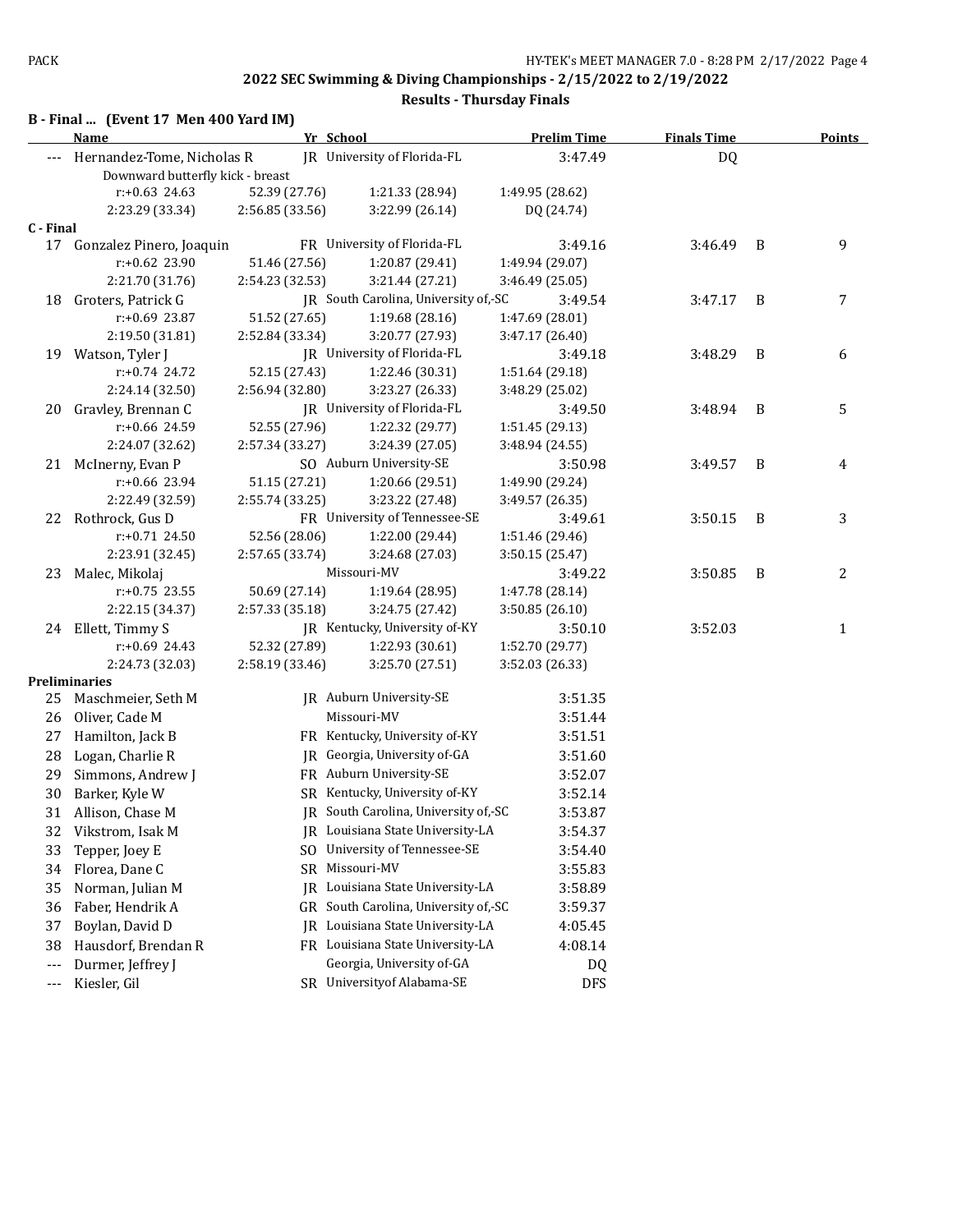|                  | <b>Event 18 Women 100 Yard Butterfly</b> |  |               |                                      |                    |                    |                |        |
|------------------|------------------------------------------|--|---------------|--------------------------------------|--------------------|--------------------|----------------|--------|
|                  | NCAA:<br>48.89 N                         |  | 3/19/2021     | <b>Maggie Macneil</b>                | Michigan           |                    |                |        |
| SEC:<br>49.38 S  |                                          |  | 2/19/2020     | Erika Brown                          |                    | <b>Tennessee</b>   |                |        |
|                  | 49.85 M<br><b>SEC Meet:</b>              |  | 2/15/2018     | Erika Brown                          |                    | <b>Tennessee</b>   |                |        |
|                  | 49.73 P<br>Pool:                         |  | 11/20/2020    | <b>Kate Douglass</b>                 | Virginia           |                    |                |        |
|                  | 50.92 A                                  |  |               |                                      |                    |                    |                |        |
|                  | 53.76 B                                  |  |               |                                      |                    |                    |                |        |
|                  | Name                                     |  |               | Yr School                            | <b>Prelim Time</b> | <b>Finals Time</b> |                | Points |
| A - Final        |                                          |  |               |                                      |                    |                    |                |        |
|                  | 1 Walshe, Ellen R                        |  |               | FR University of Tennessee-SE        | 51.45              | 50.34              | A              | 32     |
|                  | $r: +0.66$ 11.10                         |  | 23.76 (12.66) | 37.30 (13.54)                        | 50.34 (13.04)      |                    |                |        |
|                  | 2 White, Rhyan E                         |  |               | SR University of Alabama-SE          | 51.76              | 51.19              | B              | 28     |
|                  | $r: +0.68$ 11.05                         |  | 23.88 (12.83) | 37.32 (13.44)                        | 51.19 (13.87)      |                    |                |        |
| 3                | Rothrock, Trude R                        |  |               | SR University of Tennessee-SE        | 51.66              | 51.26              | B              | 27     |
|                  | $r: +0.63$ 10.98                         |  | 24.03 (13.05) | 37.39 (13.36)                        | 51.26 (13.87)      |                    |                |        |
|                  | 4 Thompson, Sarah M                      |  |               | SR Missouri-MV                       | 51.38              | 51.49              | B              | 26     |
|                  | $r: +0.78$ 10.70                         |  | 23.64 (12.94) | 37.29 (13.65)                        | 51.49 (14.20)      |                    |                |        |
|                  | 5 Luther, Dakota L                       |  |               | SR Georgia, University of-GA         | 52.19              | 51.88              | B              | 25     |
|                  | r:+0.70 11.36                            |  | 24.32 (12.96) | 37.87 (13.55)                        | 51.88 (14.01)      |                    |                |        |
| 6                | Stotler, Sara B                          |  |               | FR University of Tennessee-SE        | 52.31              | 52.22              | B              | 24     |
|                  | r:+0.69 10.91                            |  | 24.09 (13.18) | 37.77 (13.68)                        | 52.22 (14.45)      |                    |                |        |
| 7                | Dickinson, Callie G                      |  |               | SR Georgia, University of-GA         | 52.33              | 52.33              | B              | 23     |
|                  | $r: +0.65$ 11.34                         |  | 24.66 (13.32) | 38.57 (13.91)                        | 52.33 (13.76)      |                    |                |        |
|                  | 8 Theall, Olivia A                       |  |               | SO Texas A&M University-GU           | 52.22              | 52.35              | B              | 22     |
|                  | $r: +0.63$ 11.08                         |  | 24.77 (13.69) | 38.47 (13.70)                        | 52.35 (13.88)      |                    |                |        |
| <b>B</b> - Final |                                          |  |               |                                      |                    |                    |                |        |
|                  | 9 Brooks, Caitlin P                      |  |               | JR Kentucky, University of-KY        | 52.62              | 52.03              | B              | 20     |
|                  | r:+0.71 11.32                            |  | 24.40 (13.08) | 37.94 (13.54)                        | 52.03 (14.09)      |                    |                |        |
|                  | 10 Beil, Mallory J                       |  |               | SR University of Tennessee-SE        | 52.34              | 52.19              | B              | 17     |
|                  | $r: +0.64$ 11.28                         |  | 24.44 (13.16) | 37.94 (13.50)                        | 52.19 (14.25)      |                    |                |        |
|                  | 11 Dupre, Cora A                         |  |               | JR University of Alabama-SE          | 52.43              | 52.36              | B              | 16     |
|                  | $r: +0.62$ 11.01                         |  | 24.38 (13.37) | 38.10 (13.72)                        | 52.36 (14.26)      |                    |                |        |
|                  | 12 Felner, Gracie E                      |  |               | SO University of Alabama-SE          | 52.87              | 52.37              | B              | 15     |
|                  | r:+0.69 11.21                            |  | 24.52 (13.31) | 38.21 (13.69)                        | 52.37 (14.16)      |                    |                |        |
|                  | 13 Peoples, Olivia G                     |  |               | FR University of Florida-FL          | 52.73              | 52.49              | B              | 14     |
|                  | $r: +0.68$ 11.17                         |  | 24.16 (12.99) | 38.28 (14.12)                        | 52.49 (14.21)      |                    |                |        |
|                  | 14 Rees, Meredith A                      |  |               | JR Missouri-MV                       | 52.65              | 52.62              | B              | 13     |
|                  | $r: +0.71$ 11.14                         |  | 24.30 (13.16) | 37.94 (13.64)                        | 52.62 (14.68)      |                    |                |        |
|                  | 15 Surrell-Norwood, Jada R               |  |               | SO University of Alabama-SE          | 52.92              | 52.89              | $\overline{B}$ | 12     |
|                  | $r: +0.65$ 11.30                         |  | 24.52 (13.22) | 38.35 (13.83)                        | 52.89 (14.54)      |                    |                |        |
|                  | 16 Toh, Nicholle                         |  |               | SO South Carolina, University of,-SC | 52.55              | 53.15              | $\overline{B}$ | 11     |
|                  | $r: +0.61$ 11.01                         |  | 24.99 (13.98) | 38.50 (13.51)                        | 53.15 (14.65)      |                    |                |        |
| C - Final        |                                          |  |               |                                      |                    |                    |                |        |
|                  | 17 Gati, Izzy G                          |  |               | SR Kentucky, University of-KY        | 53.06              | 52.69              | B              | 9      |
|                  | $r: +0.65$ 11.42                         |  | 24.63 (13.21) | 38.47 (13.84)                        | 52.69 (14.22)      |                    |                |        |
| 18               | Sansores, Andrea A                       |  |               | SR University of Arkansas-AR         | 53.25              | 52.81              | B              | 7      |
|                  | r:+0.68 11.01                            |  | 24.71 (13.70) | 38.59 (13.88)                        | 52.81 (14.22)      |                    |                |        |
| 19               | Holt, Sarah E                            |  |               | FR Texas A&M University-GU           | 52.99              | 52.92              | B              | 6      |
|                  | $r: +0.70$ 11.45                         |  | 24.90 (13.45) | 38.88 (13.98)                        | 52.92 (14.04)      |                    |                |        |
| 20               | Voelkerding, Ashley R                    |  |               | SR University of Alabama-SE          | 53.27              | 53.02              | B              | 5      |
|                  | $r: +0.63$ 11.25                         |  | 24.57 (13.32) | 38.24 (13.67)                        | 53.02 (14.78)      |                    |                |        |
|                  | 21 Ogren, Anna E                         |  |               | FR University of Alabama-SE          | 53.25              | 53.03              | B              | 4      |
|                  | $r: +0.74$ 11.06                         |  | 24.76 (13.70) | 38.89 (14.13)                        | 53.03 (14.14)      |                    |                |        |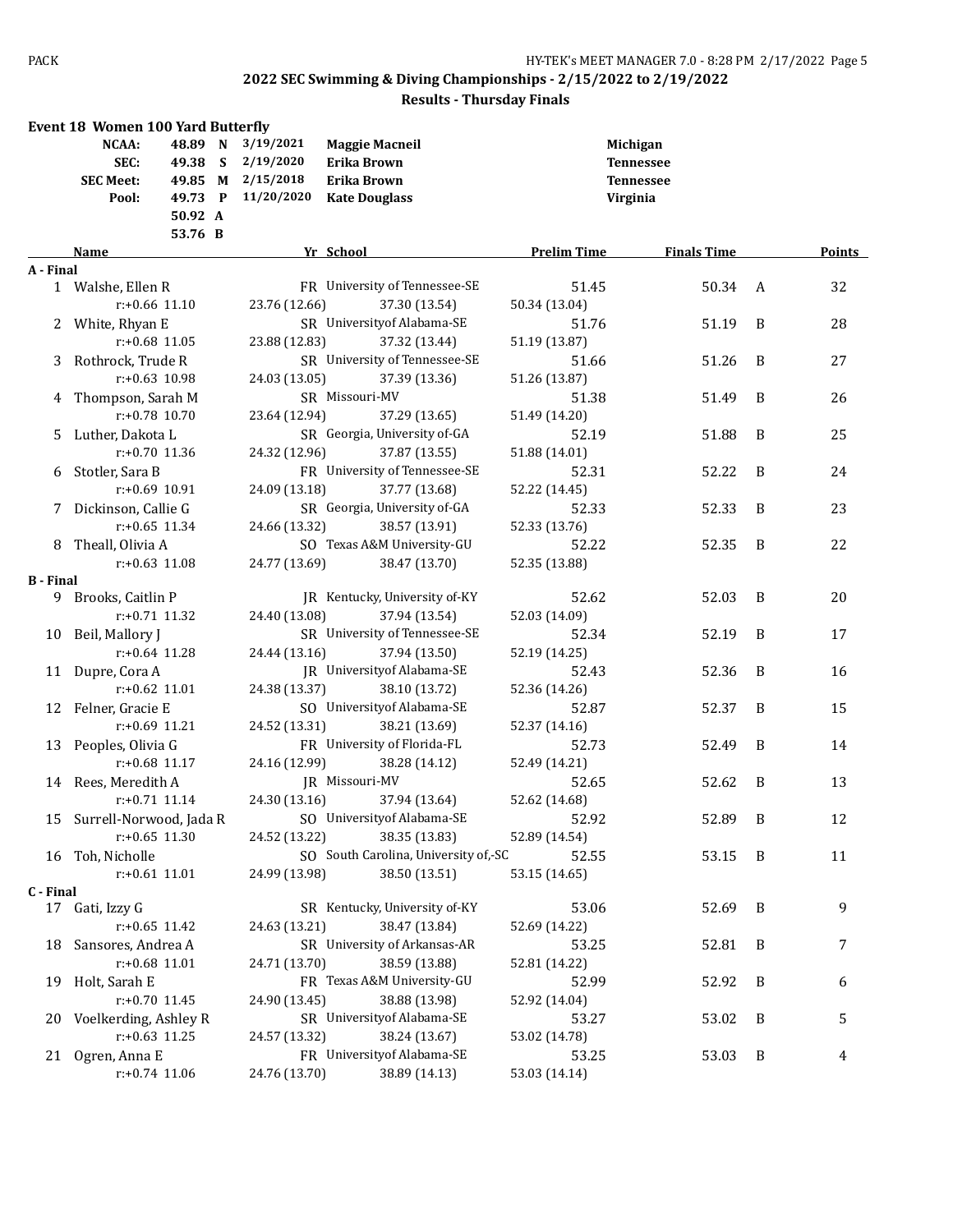|  |  | C - Final  (Event 18 Women 100 Yard Butterfly) |
|--|--|------------------------------------------------|
|--|--|------------------------------------------------|

|     | <b>Name</b>               |               | Yr School                            | <b>Prelim Time</b> | <b>Finals Time</b> |   | <b>Points</b> |
|-----|---------------------------|---------------|--------------------------------------|--------------------|--------------------|---|---------------|
| 22  | Pelzek, Greta J           |               | FR South Carolina, University of, SC | 53.36              | 53.38              | B | 3             |
|     | $r: +0.64$ 11.52          | 25.07 (13.55) | 39.06 (13.99)                        | 53.38 (14.32)      |                    |   |               |
| 23  | Waldrep, Ellie G          |               | FR Auburn University-SE              | 53.40              | 53.47              | B | 2             |
|     | $r$ :+0.62 11.47          | 24.79 (13.32) | 38.79 (14.00)                        | 53.47 (14.68)      |                    |   |               |
| 24  | Kutsch, AJ E              |               | JR University of Tennessee-SE        | 53.31              | 53.57              | B | $\mathbf{1}$  |
|     | $r: +0.66$ 11.16          | 24.46 (13.30) | 38.70 (14.24)                        | 53.57 (14.87)      |                    |   |               |
|     | Preliminaries             |               |                                      |                    |                    |   |               |
| 25  | Collins, Paige R          |               | FR South Carolina, University of, SC | 53.49              |                    |   |               |
| 26  | Williams, Taylor C        |               | Missouri-MV                          | 53.58              |                    |   |               |
| 27  | Mulvihill, Lexie O        |               | FR Auburn University-SE              | 53.64              |                    |   |               |
| 28  | Liberto, Morgan S         |               | SR University of Alabama-SE          | 53.70              |                    |   |               |
| 29  | Thamm, Claudia M          |               | JR Auburn University-SE              | 53.80              |                    |   |               |
| 30  | Utley, Kailia G           |               | FR Vanderbilt University-SE          | 53.94              |                    |   |               |
| 31  | Ward, Trinity M           |               | JR Kentucky, University of-KY        | 54.06              |                    |   |               |
| 32  | Bridges, Jenna S          |               | FR Louisiana State University-LA     | 54.29              |                    |   |               |
| 33  | Bellina, Hannah C         |               | SO Louisiana State University-LA     | 54.30              |                    |   |               |
| 34  | Mattson, Hannah M         |               | IR Auburn University-SE              | 54.51              |                    |   |               |
| 35  | Camisa, Eleonora          |               | FR University of Arkansas-AR         | 54.52              |                    |   |               |
| 36  | Winter, Kailyn D          |               | FR University of Alabama-SE          | 54.55              |                    |   |               |
| 37  | Horomanski, Emily P       | JR.           | South Carolina, University of, SC    | 54.58              |                    |   |               |
| 38  | Kucsan, Natalie R         |               | SR Louisiana State University-LA     | 54.68              |                    |   |               |
| 39  | Pantano, Bella L          |               | SO South Carolina, University of,-SC | 54.71              |                    |   |               |
| 40  | Keil, Megan K             |               | SR Missouri-MV                       | 54.73              |                    |   |               |
| 41  | Howell, Maddie L          |               | SO Louisiana State University-LA     | 54.76              |                    |   |               |
| 42  | Stephenson, Emma G        |               | IR Texas A&M University-GU           | 54.85              |                    |   |               |
| 43  | Gill, Ashley M            |               | Missouri-MV                          | 54.86              |                    |   |               |
| 44  | Debeer, Tonner E          |               | SR Vanderbilt University-SE          | 54.99              |                    |   |               |
| 45  | Steckiel, Emma J          |               | SO Auburn University-SE              | 55.09              |                    |   |               |
| 46  | Piccirillo, Allison J     |               | JR University of Florida-FL          | 55.33              |                    |   |               |
| 47  | Pawlaski, Emily R         |               | FR Louisiana State University-LA     | 55.38              |                    |   |               |
| 48  | Linartas, Lizzy A         |               | SO University of Arkansas-AR         | 55.42              |                    |   |               |
| 49  | Sweeney, Reagan N         |               | FR Louisiana State University-LA     | 55.49              |                    |   |               |
| 50  | Pierobon Mays, Gabriela V |               | SO Vanderbilt University-SE          | 55.50              |                    |   |               |
| 51  | Makarova, Anastasia R     |               | Auburn University-SE                 | 55.66              |                    |   |               |
| 52  | Shaner, Reilly K          |               | JR University of Arkansas-AR         | 55.87              |                    |   |               |
| 53  | Smith, Alaya D            | SO.           | Texas A&M University-GU              | 56.28              |                    |   |               |
| 54  | Barclay, Emily G          |               | SR University of Arkansas-AR         | 56.40              |                    |   |               |
| 55  | Cook, Karsyn B            | FR            | Vanderbilt University-SE             | 56.65              |                    |   |               |
| 56  | Nutter, Kristen M         |               | JR Vanderbilt University-SE          | 56.77              |                    |   |               |
| 57  | Tran, Trinity N           |               | SO Vanderbilt University-SE          | 59.76              |                    |   |               |
| --- | Bargeron, Avery G         |               | FR Auburn University-SE              | D <sub>Q</sub>     |                    |   |               |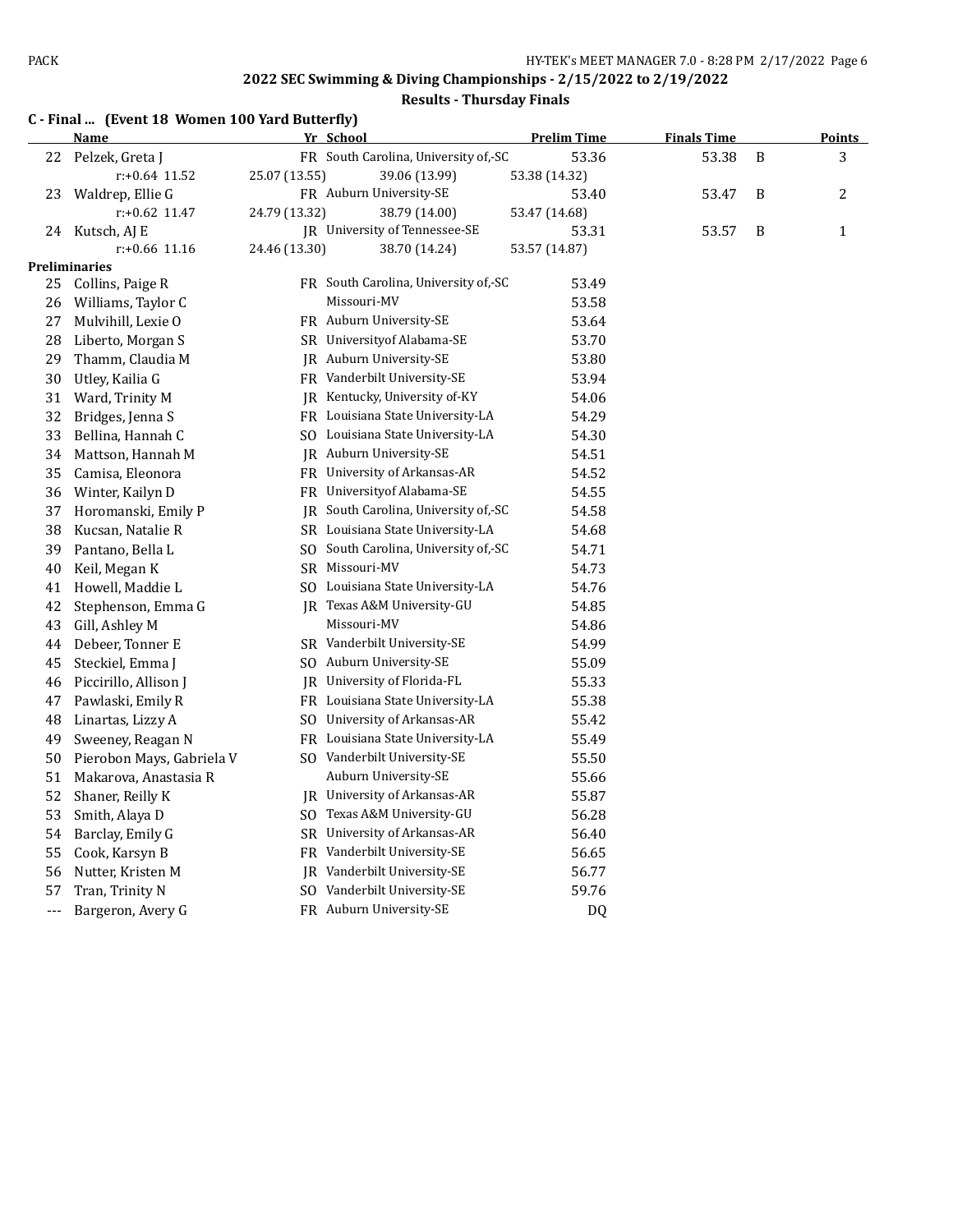|                  | <b>Event 19 Men 100 Yard Butterfly</b> |                   |                                                |                    |                    |   |        |
|------------------|----------------------------------------|-------------------|------------------------------------------------|--------------------|--------------------|---|--------|
|                  | NCAA:                                  | 42.80 N 3/23/2018 | <b>Caeleb Dressel</b>                          | <b>Florida</b>     |                    |   |        |
|                  | SEC:<br>42.80 S                        | 3/23/2018         | <b>Caeleb Dressel</b>                          | Florida            |                    |   |        |
|                  | <b>SEC Meet:</b>                       | 44.21 M 2/18/2017 | <b>Caeleb Dressel</b>                          | Florida            |                    |   |        |
|                  | 44.87 P<br>Pool:                       | 2/16/2017         | <b>Caeleb Dressel</b>                          | Florida            |                    |   |        |
|                  | 44.96 A                                |                   |                                                |                    |                    |   |        |
|                  | 47.43 B                                |                   |                                                |                    |                    |   |        |
|                  | Name                                   | Yr School         |                                                | <b>Prelim Time</b> | <b>Finals Time</b> |   | Points |
| A - Final        |                                        |                   |                                                |                    |                    |   |        |
|                  | 1 Urlando, Luca R                      |                   | SO Georgia, University of-GA<br>32.15 (11.68)  | 45.32              | 44.41P A           |   | 32     |
|                  | $r+0.67$ 9.46                          | 20.47 (11.01)     |                                                | 44.41 (12.26)      |                    |   |        |
|                  | 2 Friese, Eric E<br>$r: +0.64$ 9.07    | 20.19 (11.12)     | JR University of Florida-FL                    | 45.44              | 44.86P A           |   | 28     |
|                  |                                        |                   | 32.31 (12.12)<br>FR University of Tennessee-SE | 44.86 (12.55)      |                    |   |        |
| 3                | Crooks, Jordan J<br>$r: +0.64$ 9.39    |                   |                                                | 45.60              | 45.33              | B | 27     |
|                  |                                        | 20.61 (11.22)     | 32.62 (12.01)<br>SR Missouri-MV                | 45.33 (12.71)      |                    |   |        |
|                  | 4 Kovac, Danny D<br>$r+0.62$ 9.57      |                   |                                                | 45.71              | 45.48              | B | 26     |
|                  |                                        | 20.98 (11.41)     | 33.10 (12.12)                                  | 45.48 (12.38)      |                    |   |        |
|                  | 5 Kammann, Bjoern<br>$r: +0.69$ 9.40   |                   | University of Tennessee-SE                     | 45.93              | 45.57              | B | 25     |
|                  |                                        | 20.99 (11.59)     | 33.25 (12.26)                                  | 45.57 (12.32)      |                    |   |        |
|                  | 6 Mota, Kayky M                        |                   | SR University of Tennessee-SE                  | 45.74              | 45.83              | B | 24     |
|                  | $r+0.63$ 9.42                          | 20.97 (11.55)     | 33.04 (12.07)                                  | 45.83 (12.79)      |                    |   |        |
| 7                | Sesvold, Tyler E<br>$r+0.64$ 9.88      |                   | SR University of Alabama-SE                    | 46.06              | 46.18              | B | 23     |
|                  |                                        | 21.44 (11.56)     | 33.93 (12.49)                                  | 46.18 (12.25)      |                    |   |        |
|                  | 8 Crawford, Jace A<br>$r: +0.64$ 9.98  |                   | SO University of Florida-FL                    | 45.92              | 46.45              | B | 22     |
| <b>B</b> - Final |                                        | 21.82 (11.84)     | 33.97 (12.15)                                  | 46.45 (12.48)      |                    |   |        |
|                  | 9 Lierz, Harrison M                    |                   | SO University of Tennessee-SE                  | 46.47              | 45.90              | B | 20     |
|                  | $r: +0.69$ 9.88                        | 21.62 (11.74)     | 33.56 (11.94)                                  | 45.90 (12.34)      |                    |   |        |
|                  | 10 Stoffle, Aidan F                    |                   | JR Auburn University-SE                        | 46.44              | 46.29              | B | 17     |
|                  | $r: +0.61$ 9.36                        | 21.22 (11.86)     | 33.59 (12.37)                                  | 46.29 (12.70)      |                    |   |        |
|                  | 11 Brice, Luke A                       |                   | <b>IR</b> University of Tennessee-SE           | 46.63              | 46.34              | B | 16     |
|                  | $r: +0.62$ 9.66                        | 21.37 (11.71)     | 33.62 (12.25)                                  | 46.34 (12.72)      |                    |   |        |
|                  | 12 Ng, Wesley Y                        |                   | SO Georgia, University of-GA                   | 46.74              | 46.59              | B | 15     |
|                  | $r: +0.62$ 9.68                        | 21.37 (11.69)     | 33.80 (12.43)                                  | 46.59 (12.79)      |                    |   |        |
|                  | 13 Yish, Matthew C                     |                   | SR Auburn University-SE                        | 46.85              | 46.62              | B | 14     |
|                  | $r: +0.62$ 9.64                        | 21.43 (11.79)     | 33.74 (12.31)                                  | 46.62 (12.88)      |                    |   |        |
|                  | 14 De Almeida, Bernardo B              |                   | FR University of Alabama-SE                    | 46.37              | 46.66              | B | 13     |
|                  | $r: +0.64$ 10.01                       | 21.54 (11.53)     | 33.90 (12.36)                                  | 46.66 (12.76)      |                    |   |        |
|                  | 15 Brown, Jace C                       |                   | JR Texas A&M University-GU                     | 46.67              | 47.03 B            |   | 12     |
|                  | $r: +0.62$ 9.93                        | 22.01 (12.08)     | 34.21 (12.20)                                  | 47.03 (12.82)      |                    |   |        |
|                  | 16 Chambers, Micah T                   |                   | SO University of Tennessee-SE                  | 46.94              | 47.07              | B | 11     |
|                  | $r: +0.59$ 9.48                        | 21.46 (11.98)     | 34.03 (12.57)                                  | 47.07 (13.04)      |                    |   |        |
| C - Final        |                                        |                   |                                                |                    |                    |   |        |
|                  | 17 Hines, Benjamin R                   |                   | FR University of Alabama-SE                    | 47.54              | 46.95              | B | 9      |
|                  | $r: +0.63$ 9.65                        | 21.52 (11.87)     | 33.89 (12.37)                                  | 46.95 (13.06)      |                    |   |        |
|                  | *18 Miceli, Mateo S                    |                   | FR University of Alabama-SE                    | 46.94              | 47.03              | B | 6.50   |
|                  | $r: +0.61$ 10.02                       | 21.75 (11.73)     | 34.26 (12.51)                                  | 47.03 (12.77)      |                    |   |        |
|                  | *18 Tirheimer, Logan B                 |                   | SO Auburn University-SE                        | 47.38              | 47.03              | B | 6.50   |
|                  | $r: +0.65$ 9.87                        | 21.43 (11.56)     | 34.11 (12.68)                                  | 47.03 (12.92)      |                    |   |        |
| 20               | Davis, Luke C                          |                   | JR Missouri-MV                                 | 47.21              | 47.20              | B | 5      |
|                  | $r+0.62$ 9.86                          | 21.97 (12.11)     | 34.63 (12.66)                                  | 47.20 (12.57)      |                    |   |        |
|                  | 21 Berneburg, Jonathan                 |                   | SR University of Alabama-SE                    | 47.65              | 47.28              | B | 4      |
|                  | r:+0.67 9.93                           | 21.84 (11.91)     | 34.48 (12.64)                                  | 47.28 (12.80)      |                    |   |        |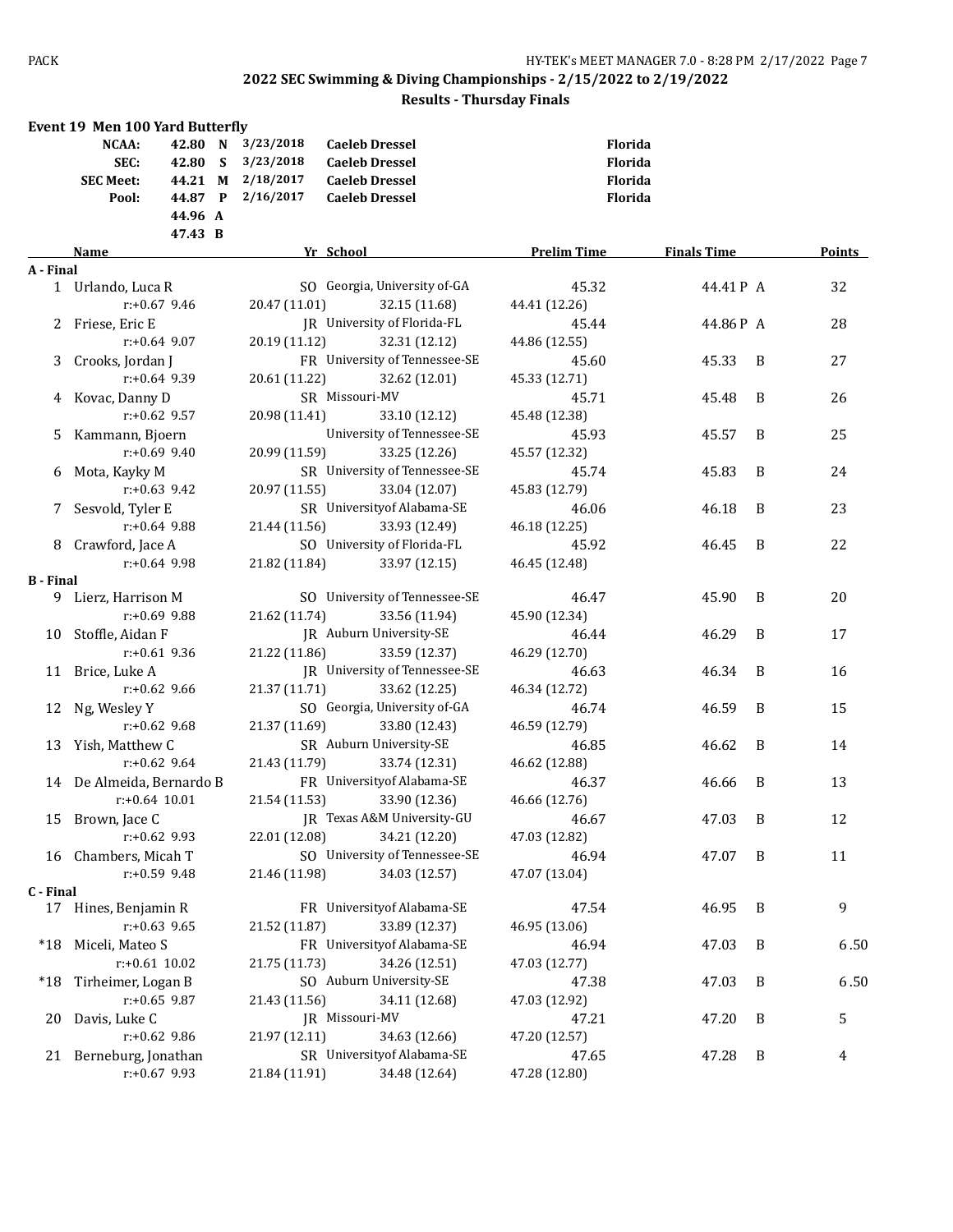| C - Final  (Event 19 Men 100 Yard Butterfly) |  |
|----------------------------------------------|--|
|----------------------------------------------|--|

|           | <u>Name</u>                       |                  |          |               | Yr School                            | <b>Prelim Time</b>         | <b>Finals Time</b> |   | <b>Points</b> |
|-----------|-----------------------------------|------------------|----------|---------------|--------------------------------------|----------------------------|--------------------|---|---------------|
|           | 22 Leach, Kyle P                  |                  |          |               | SR Missouri-MV                       | 47.68                      | 47.50              |   | 3             |
|           |                                   | $r: +0.68$ 10.23 |          | 22.11 (11.88) | 34.58 (12.47)                        | 47.50 (12.92)              |                    |   |               |
| 23        | Scheuermann, Noah T               |                  |          |               | Missouri-MV                          | 47.75                      | 48.01              |   | 2             |
|           |                                   | $r: +0.59$ 10.08 |          | 22.02 (11.94) | 34.69 (12.67)                        | 48.01 (13.32)              |                    |   |               |
|           | 24 Gropper, Guy                   |                  |          |               | JR South Carolina, University of,-SC | 47.30                      | 49.30              |   | 1             |
|           |                                   | $r: +0.64$ 10.16 |          | 22.63 (12.47) | 35.78 (13.15)                        | 49.30 (13.52)              |                    |   |               |
|           | Preliminaries                     |                  |          |               |                                      |                            |                    |   |               |
| 25        | Watson, William C                 |                  |          |               | FR University of Alabama-SE          | 47.95                      |                    |   |               |
| 26        | Hulet, Tyler J                    |                  |          |               | FR Texas A&M University-GU           | 48.01                      |                    |   |               |
| 27        | Moore, Alex A                     |                  |          |               | SR Missouri-MV                       | 48.04                      |                    |   |               |
| 28        | Smith, Lleyton A                  |                  |          |               | JR Auburn University-SE              | 48.15                      |                    |   |               |
| 29        | Laitarovsky, Michael              |                  |          |               | FR South Carolina, University of,-SC | 48.19                      |                    |   |               |
| 30        | Yip, Jordan                       |                  |          |               | JR South Carolina, University of,-SC | 48.28                      |                    |   |               |
| 31        | DeVore, Luke E                    |                  |          |               | JR South Carolina, University of,-SC | 48.30                      |                    |   |               |
| 32        | Spradley, Tommy S                 |                  |          |               | JR Louisiana State University-LA     | 48.75                      |                    |   |               |
| 33        | Sanes, Adriel N                   |                  |          |               | Auburn University-SE                 | 48.76                      |                    |   |               |
| 34        | Scanlon, Scott E                  |                  |          |               | JR University of Tennessee-SE        | 48.85                      |                    |   |               |
| 35        | Shperkin, Mark                    |                  |          |               | IR South Carolina, University of, SC | 49.05                      |                    |   |               |
| 36        | Rogers, Gavin J                   |                  |          |               | FR Louisiana State University-LA     | 49.12                      |                    |   |               |
| 37        | Briggs, Nolan C                   |                  |          |               | JR University of Tennessee-SE        | 49.45                      |                    |   |               |
| 38        | Hammer, Kevin B                   |                  |          |               | JR Missouri-MV                       | 49.78                      |                    |   |               |
| 39        | Drouillard, Cooper T              |                  |          |               | SO Kentucky, University of-KY        | 49.81                      |                    |   |               |
| 40        | Glenn, Kevin C                    |                  |          |               | FR Louisiana State University-LA     | 49.85                      |                    |   |               |
| 41        | Henderson, James B                |                  |          |               | SO Louisiana State University-LA     | 49.88                      |                    |   |               |
| 42        | Spillane, Tyler J                 |                  |          |               | Missouri-MV                          | 49.99                      |                    |   |               |
| 43        | Russell, Mac C                    |                  |          |               | FR Kentucky, University of-KY        | 51.41                      |                    |   |               |
|           | Event 20 Women 200 Yard Freestyle |                  |          |               |                                      |                            |                    |   |               |
|           | <b>NCAA:</b>                      | 1:39.10 N        |          | 3/20/2015     | <b>Missy Franklin</b>                |                            | California         |   |               |
|           | SEC:                              | 1:41.21          | <b>S</b> | 3/16/2012     | <b>Megan Romano</b>                  | Georgia                    |                    |   |               |
|           | <b>SEC Meet:</b>                  | 1:41.83          | M        | 2/20/2014     | <b>Shannon Vreeland</b>              | Georgia                    |                    |   |               |
|           | Pool:                             | 1:41.40 P        |          | 12/6/2013     | <b>Missy Franklin</b>                |                            | California         |   |               |
|           |                                   | 1:42.98 A        |          |               |                                      |                            |                    |   |               |
|           |                                   | 1:47.12 B        |          |               |                                      |                            |                    |   |               |
|           | Name                              |                  |          |               | Yr School                            | <b>Prelim Time</b>         | <b>Finals Time</b> |   | <b>Points</b> |
| A - Final |                                   |                  |          |               |                                      |                            |                    |   |               |
|           | 1 Gaines, Riley M                 |                  |          |               | SR Kentucky, University of-KY        | 1:43.96                    | 1:42.62            | A | 32            |
|           |                                   | $r: +0.60$ 24.23 |          | 50.25 (26.02) | 1:16.18 (25.93)                      | 1:42.62 (26.44)            |                    |   |               |
| 2         | Douthwright, Brooklyn E           | $r: +0.63$ 24.27 |          |               | FR University of Tennessee-SE        | 1:43.97<br>1:43.45 (26.96) | 1:43.45            | B | 28            |
|           |                                   |                  |          | 50.40 (26.13) | 1:16.49 (26.09)                      |                            |                    |   |               |

| r:+0.63 24.27        | 50.40 (26.13) | 1:16.49 (26.09)               | 1:43.45 (26.96) |             |                |    |
|----------------------|---------------|-------------------------------|-----------------|-------------|----------------|----|
| 3 Stepanek, Chloe M  |               | SO Texas A&M University-GU    | 1:43.87         | $1:44.14$ B |                | 27 |
| $r: +0.68$ 24.33     | 50.99 (26.66) | 1:17.52(26.53)                | 1:44.14 (26.62) |             |                |    |
| 4 Scott, Morgan E    |               | SR University of Alabama-SE   | 1:44.65         | 1:44.20     | $\overline{B}$ | 26 |
| $r: +0.68$ 23.98     | 50.24 (26.26) | 1:17.03 (26.79)               | 1:44.20 (27.17) |             |                |    |
| 5 Mrozinski, Julia M |               | FR University of Tennessee-SE | 1:45.02         | $1:44.53$ B |                | 25 |
| $r: +0.65$ 23.97     | 50.69 (26.72) | 1:17.95(27.26)                | 1:44.53 (26.58) |             |                |    |
| 6 Bates, Talia B     |               | JR University of Florida-FL   | 1:44.91         | $1:44.82$ B |                | 24 |
| $r: +0.71$ 24.17     | 50.91 (26.74) | 1:17.90 (26.99)               | 1:44.82 (26.92) |             |                |    |
| 7 Pintar, Tjasa      |               | SR University of Tennessee-SE | 1:45.39         | 1:45.80     | - B            | 23 |
| $r: +0.68$ 24.79     | 51.47 (26.68) | 1:18.67(27.20)                | 1:45.80 (27.13) |             |                |    |
| 8 Parker, Maxine C   |               | SO Georgia, University of-GA  | 1:45.27         | 1:46.27     | $\overline{B}$ | 22 |
| $r: +0.75$ 24.45     | 50.98 (26.53) | 1:18.42 (27.44)               | 1:46.27(27.85)  |             |                |    |
|                      |               |                               |                 |             |                |    |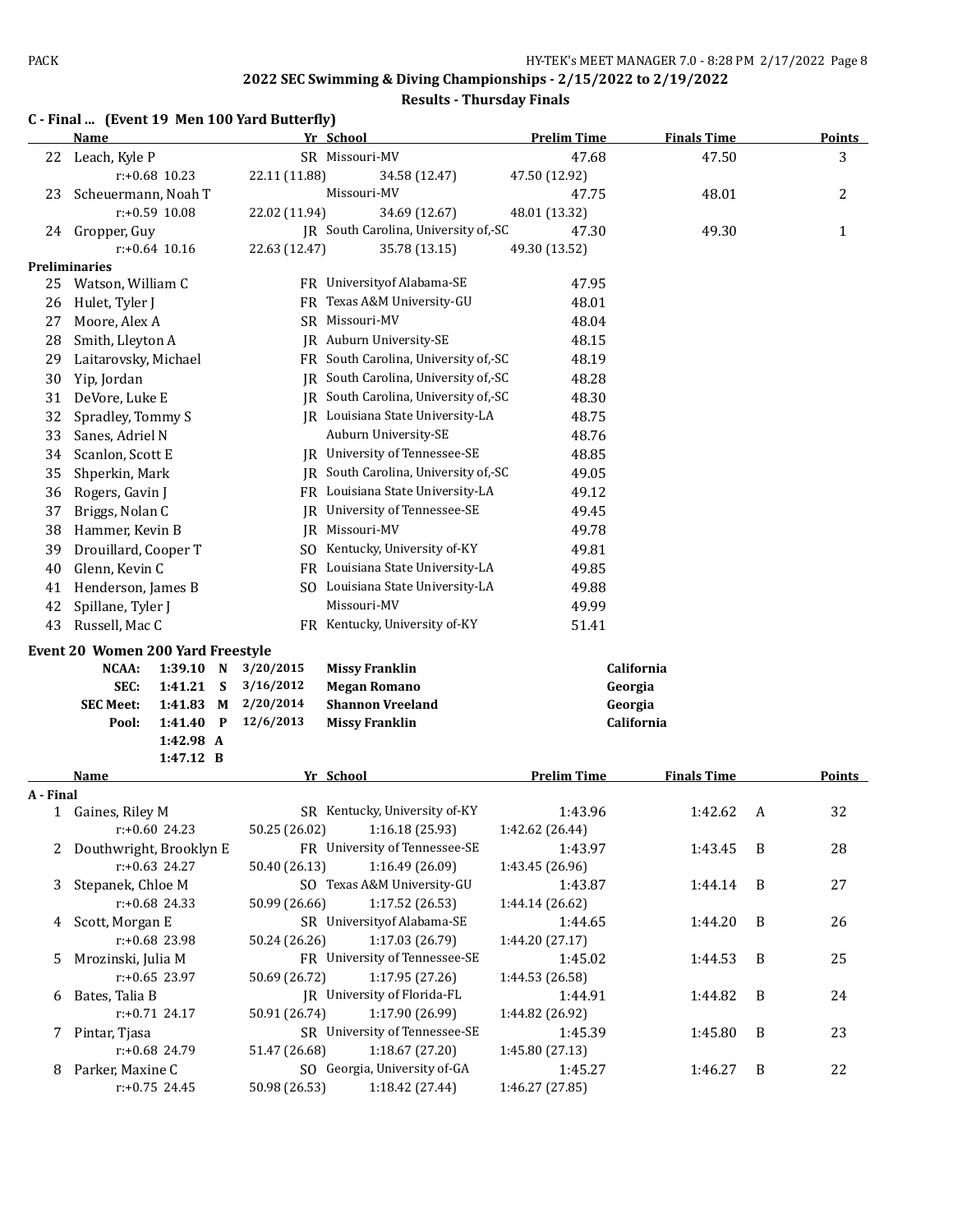|  | B - Final  (Event 20 Women 200 Yard Freestyle) |
|--|------------------------------------------------|
|--|------------------------------------------------|

|                  | Name                                     | Yr School                            | <b>Prelim Time</b> | <b>Finals Time</b> |   | <b>Points</b> |
|------------------|------------------------------------------|--------------------------------------|--------------------|--------------------|---|---------------|
| <b>B</b> - Final |                                          |                                      |                    |                    |   |               |
|                  | 9 Mathieu, Tylor J                       | JR University of Florida-FL          | 1:46.45            | 1:45.89            | B | 20            |
|                  | $r: +0.78$ 25.36                         | 52.19 (26.83)<br>1:19.37 (27.18)     | 1:45.89 (26.52)    |                    |   |               |
|                  | 10 Milutinovich, Katarina                | JR Louisiana State University-LA     | 1:46.48            | 1:46.05            | B | 17            |
|                  | $r: +0.67$ 24.70                         | 51.85 (27.15)<br>1:18.75(26.90)      | 1:46.05 (27.30)    |                    |   |               |
|                  | 11 Nikonova, Ekaterina                   | FR University of Florida-FL          | 1:46.48            | 1:46.07            | B | 16            |
|                  | $r: +0.74$ 24.32                         | 51.00 (26.68)<br>1:18.42 (27.42)     | 1:46.07 (27.65)    |                    |   |               |
|                  | 12 Kraus, Mari L                         | SR South Carolina, University of,-SC | 1:46.25            | 1:46.18            | B | 15            |
|                  | r:+0.69 25.37                            | 51.82 (26.45)<br>1:18.99 (27.17)     | 1:46.18 (27.19)    |                    |   |               |
|                  | 13 Coetzee, Dune                         | FR Georgia, University of-GA         | 1:46.62            | 1:46.21            | B | 14            |
|                  | r:+0.76 24.97                            | 51.75 (26.78)<br>1:19.05 (27.30)     | 1:46.21 (27.16)    |                    |   |               |
|                  | 14 Mack, Katelyn G                       | JR University of Florida-FL          | 1:46.77            | 1:46.34            | B | 13            |
|                  | $r: +0.70$ 24.23                         | 51.33 (27.10)<br>1:18.67 (27.34)     | 1:46.34 (27.67)    |                    |   |               |
|                  | 15 Miller, Nikki                         | SR University of Florida-FL          | 1:46.46            | 1:46.53            | B | 12            |
|                  | r:+0.69 25.09                            | 51.93 (26.84)<br>1:19.26 (27.33)     | 1:46.53 (27.27)    |                    |   |               |
|                  |                                          | SO Texas A&M University-GU           | 1:46.56            | 1:46.68            | B | 11            |
|                  | 16 Buechler, Jordan N                    |                                      |                    |                    |   |               |
|                  | r:+0.69 24.76                            | 51.85 (27.09)<br>1:19.28(27.43)      | 1:46.68 (27.40)    |                    |   |               |
| C - Final        | 17 Wheeler, Kaitlynn                     | JR Kentucky, University of-KY        | 1:47.05            | 1:46.26            | B | 9             |
|                  | $r: +0.62$ 24.80                         | 51.72 (26.92)<br>1:18.72 (27.00)     | 1:46.26 (27.54)    |                    |   |               |
|                  |                                          |                                      |                    |                    |   |               |
|                  | 18 Alexander, Emma K<br>$r: +0.67$ 24.99 | JR South Carolina, University of,-SC | 1:46.78            | 1:46.53            | B | 7             |
|                  |                                          | 51.85 (26.86)<br>1:19.10(27.25)      | 1:46.53 (27.43)    |                    |   |               |
|                  | 19 Roberson, Briana J                    | FR Georgia, University of-GA         | 1:47.46            | 1:46.57            | B | 6             |
|                  | $r: +0.71$ 25.25                         | 51.82 (26.57)<br>1:19.14 (27.32)     | 1:46.57 (27.43)    |                    |   |               |
|                  | 20 Barczyk, Jillian G                    | JR Georgia, University of-GA         | 1:47.50            | 1:47.09            | B | 5             |
|                  | r:+0.66 24.84                            | 51.87 (27.03)<br>1:19.46 (27.59)     | 1:47.09 (27.63)    |                    |   |               |
|                  | 21 Hamilton, Rebekah L                   | FR Auburn University-SE              | 1:47.26            | 1:47.12            | B | 4             |
|                  | r:+0.68 24.82                            | 51.86 (27.04)<br>1:19.25(27.39)      | 1:47.12 (27.87)    |                    |   |               |
|                  | 22 Gowans, Molly L                       | SR Missouri-MV                       | 1:47.26            | 1:47.19            |   | 3             |
|                  | $r: +0.69$ 25.28                         | 52.45 (27.17)<br>1:20.03 (27.58)     | 1:47.19 (27.16)    |                    |   |               |
|                  | 23 Leehy, Mykenzie J                     | Auburn University-SE                 | 1:47.46            | 1:47.24            |   | 2             |
|                  | $r: +0.72$ 25.17                         | 52.63 (27.46)<br>1:19.84(27.21)      | 1:47.24 (27.40)    |                    |   |               |
|                  | 24 Osborne, Reagan R                     | SO Louisiana State University-LA     | 1:46.82            | 1:47.62            |   | $\mathbf 1$   |
|                  | $r: +0.64$ 24.98                         | 51.84 (26.86)<br>1:19.40 (27.56)     | 1:47.62 (28.22)    |                    |   |               |
|                  | <b>Preliminaries</b>                     |                                      |                    |                    |   |               |
|                  | 25 Caldow, Elle E                        | SO University of Tennessee-SE        | 1:47.52            |                    |   |               |
|                  | 26 Sabol, Kristyn E                      | SO Kentucky, University of-KY        | 1:47.55            |                    |   |               |
|                  | 27 Parker, Riley C                       | SO South Carolina, University of,-SC | 1:47.58            |                    |   |               |
| 28               | Reinstein, Sloane O                      | SO Georgia, University of-GA         | 1:47.60            |                    |   |               |
| 29               | Voelkerding, Ashley R                    | SR University of Alabama-SE          | 1:47.72            |                    |   |               |
| $*30$            | Rink, Macy I                             | Missouri-MV                          | 1:47.90            |                    |   |               |
| $*30$            | Merritt, Kensley E                       | SO Auburn University-SE              | 1:47.90            |                    |   |               |
| $*30$            | Hepler, Danielle N                       | Texas A&M University-GU<br>SR        | 1:47.90            |                    |   |               |
| 33               | Bauer, Elise C                           | University of Florida-FL<br>SO.      | 1:48.04            |                    |   |               |
| 34               | McMahon, Kensey P                        | Universityof Alabama-SE<br>SR        | 1:48.10            |                    |   |               |
| 35               | Rodriguez, Kelly M                       | SR Kentucky, University of-KY        | 1:48.19            |                    |   |               |
| 36               | Smith, Sierra                            | Missouri-MV                          | 1:48.21            |                    |   |               |
|                  |                                          | SO Texas A&M University-GU           |                    |                    |   |               |
| 37               | Szklaruk-Traipe, Sarah B                 |                                      | 1:48.23            |                    |   |               |
| 38               | Hetzer, Emily                            | SR Auburn University-SE              | 1:48.28            |                    |   |               |
| 39               | Drumm, Megan P                           | Kentucky, University of-KY<br>SO.    | 1:48.29            |                    |   |               |
| 40               | Taute, Abbey L                           | Missouri-MV                          | 1:48.34            |                    |   |               |
| 41               | Braswell, Leah D                         | University of Florida-FL<br>SR       | 1:48.35            |                    |   |               |
| 42               | Bloebaum, Allison M                      | SR Missouri-MV                       | 1:48.39            |                    |   |               |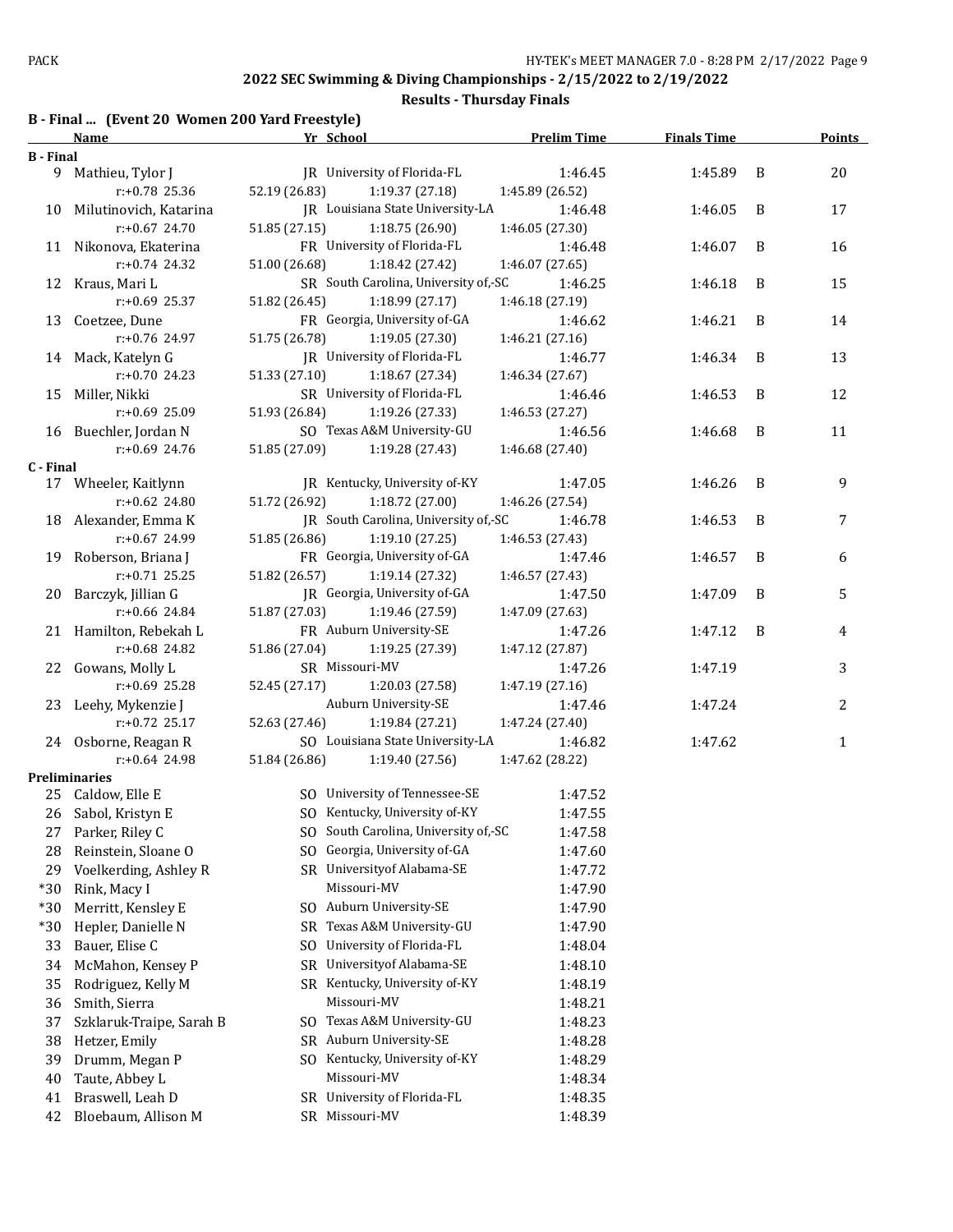## **Results - Thursday Finals**

# **Preliminaries ... (Event 20 Women 200 Yard Freestyle)**

|           | <b>Name</b>                     |                      |   |                        | Yr School                            | <b>Prelim Time</b> | <b>Finals Time</b> |   | <b>Points</b> |
|-----------|---------------------------------|----------------------|---|------------------------|--------------------------------------|--------------------|--------------------|---|---------------|
| 43        | Mechling, Maddie J              |                      |   |                        | SO University of Alabama-SE          | 1:48.46            |                    |   |               |
| $*44$     | Sansome, Millie K               |                      |   |                        | JR Georgia, University of-GA         | 1:48.48            |                    |   |               |
| $*44$     | McCulloh, Abigail H             |                      |   |                        | FR Georgia, University of-GA         | 1:48.48            |                    |   |               |
| 46        | Fretz, Elsa I                   |                      |   |                        | FR Georgia, University of-GA         | 1:48.57            |                    |   |               |
| 47        | Arner, Haley P                  |                      |   | SR                     | South Carolina, University of, SC    | 1:48.80            |                    |   |               |
| 48        | Cronk, Micayla M                |                      |   |                        | FR University of Florida-FL          | 1:48.87            |                    |   |               |
| 49        | Mason, Hayley E                 |                      |   | SO.                    | South Carolina, University of,-SC    | 1:48.88            |                    |   |               |
| 50        | Simpson, Rebecca                |                      |   |                        | FR University of Arkansas-AR         | 1:49.12            |                    |   |               |
| 51        | Hill, Hayley B                  |                      |   |                        | Missouri-MV                          | 1:49.14            |                    |   |               |
| 52        | Shahboz, Lain M                 |                      |   |                        | SO University of Florida-FL          | 1:49.16            |                    |   |               |
| 53        | Williams, Kaylee M              |                      |   |                        | SO Kentucky, University of-KY        | 1:49.27            |                    |   |               |
| 54        | McNeese, Beth E                 |                      |   |                        | JR Kentucky, University of-KY        | 1:49.36            |                    |   |               |
| 55        | Kovac, CJ J                     |                      |   | <b>SR</b>              | Missouri-MV                          | 1:50.02            |                    |   |               |
| 56        | Barzelay, Aviv                  |                      |   |                        | FR Texas A&M University-GU           | 1:50.08            |                    |   |               |
| 57        | Smith, Jane                     |                      |   |                        | Missouri-MV                          | 1:50.52            |                    |   |               |
| 58        | Doennebrink, Danielle E         |                      |   |                        | GR South Carolina, University of,-SC | 1:50.70            |                    |   |               |
| 59        | Curry, Peyton N                 |                      |   |                        | FR Louisiana State University-LA     | 1:50.92            |                    |   |               |
| 60        | Beers, Eleanor D                |                      |   |                        | SO Vanderbilt University-SE          | 1:51.14            |                    |   |               |
| 61        | Stege, Kristen M                |                      |   | IR                     | University of Tennessee-SE           | 1:51.20            |                    |   |               |
| 62        | Shanks, Cory A                  |                      |   | FR                     | South Carolina, University of,-SC    | 1:51.41            |                    |   |               |
| 63        | DeGeorge, Leah C                |                      |   |                        | SO University of Florida-FL          | 1:52.15            |                    |   |               |
| 64        | Tomsuden, Allison N             |                      |   |                        | SO Louisiana State University-LA     | 1:52.34            |                    |   |               |
| 65        | Rumzie, Claire                  |                      |   |                        | FR University of Arkansas-AR         | 1:53.00            |                    |   |               |
| 66        | Stout, Alina C                  |                      |   | SO.                    | Vanderbilt University-SE             | 1:53.78            |                    |   |               |
| 67        | Porter, Krislyn P               |                      |   |                        | SR Vanderbilt University-SE          | 1:53.80            |                    |   |               |
| 68        | Bauer, Allison C                |                      |   | IR                     | Vanderbilt University-SE             | 1:54.64            |                    |   |               |
| 69        | Ward, Taylor K                  |                      |   |                        | JR Vanderbilt University-SE          | 1:55.27            |                    |   |               |
| $---$     | Antoniou, Kalia                 |                      |   | IR                     | Universityof Alabama-SE              | <b>DFS</b>         |                    |   |               |
|           |                                 |                      |   |                        |                                      |                    |                    |   |               |
|           | Event 21 Men 200 Yard Freestyle |                      |   |                        |                                      |                    |                    |   |               |
|           | <b>NCAA:</b>                    | 1:29.15              | N | 3/27/2019              | <b>Dean Farris</b>                   |                    | <b>Harvard</b>     |   |               |
|           | SEC:                            | 1:29.48              | S | 2/23/2021              | <b>Kieran Smith</b>                  |                    | Florida            |   |               |
|           | <b>SEC Meet:</b>                | 1:29.48              | M | 2/22/2021<br>12/5/2013 | <b>Kieran Smith</b>                  |                    | Florida            |   |               |
|           | Pool:                           | 1:31.65<br>1:32.05 A | P |                        | Joao De Lucca                        |                    | Louisville         |   |               |
|           |                                 | 1:36.32 B            |   |                        |                                      |                    |                    |   |               |
|           | <u>Name</u>                     |                      |   |                        | Yr School                            | <b>Prelim Time</b> | <b>Finals Time</b> |   | <b>Points</b> |
| A - Final |                                 |                      |   |                        |                                      |                    |                    |   |               |
|           | 1 Sates, Matthew E              |                      |   |                        | FR Georgia, University of-GA         | 1:32.59            | 1:31.16P A         |   | 32            |
|           |                                 | $r: +0.63$ 21.48     |   | 44.61 (23.13)          | 1:07.77(23.16)                       | 1:31.16 (23.39)    |                    |   |               |
| 2         | Curry, Brooks V                 |                      |   |                        | JR Louisiana State University-LA     | 1:33.49            | 1:31.39P A         |   | 28            |
|           |                                 | $r: +0.62$ 21.31     |   | 44.75 (23.44)          | 1:08.22 (23.47)                      | 1:31.39 (23.17)    |                    |   |               |
| 3         | Freeman, Trey P                 |                      |   |                        | JR University of Florida-FL          | 1:33.04            | 1:32.20            | B | 27            |
|           |                                 | r:+0.66 21.72        |   | 45.38 (23.66)          | 1:09.00 (23.62)                      | 1:32.20 (23.20)    |                    |   |               |
| 4         | Magahey, Jake M                 |                      |   |                        | SO Georgia, University of-GA         | 1:33.37            | 1:32.24            | B | 26            |
|           |                                 | r:+0.71 21.88        |   | 45.09 (23.21)          | 1:08.66 (23.57)                      | 1:32.24 (23.58)    |                    |   |               |
| 5.        | Dahlgren, Jack A                |                      |   |                        | SR Missouri-MV                       | 1:32.84            | 1:32.34            | B | 25            |
|           |                                 | r:+0.63 21.09        |   | 44.01 (22.92)          | 1:07.66(23.65)                       | 1:32.34 (24.68)    |                    |   |               |
| 6         | Alves, Kaique K                 |                      |   |                        | FR University of Alabama-SE          | 1:33.65            | 1:33.33            | B | 24            |
|           |                                 | $r$ :+0.67 21.57     |   | 45.25 (23.68)          | 1:09.26 (24.01)                      | 1:33.33 (24.07)    |                    |   |               |
| 7         | Bonson, Michael P               |                      |   |                        | SO Auburn University-SE              | 1:33.97            | 1:34.64            | B | 23            |
|           |                                 | $r: +0.71$ 21.63     |   | 45.24 (23.61)          | 1:09.89 (24.65)                      | 1:34.64 (24.75)    |                    |   |               |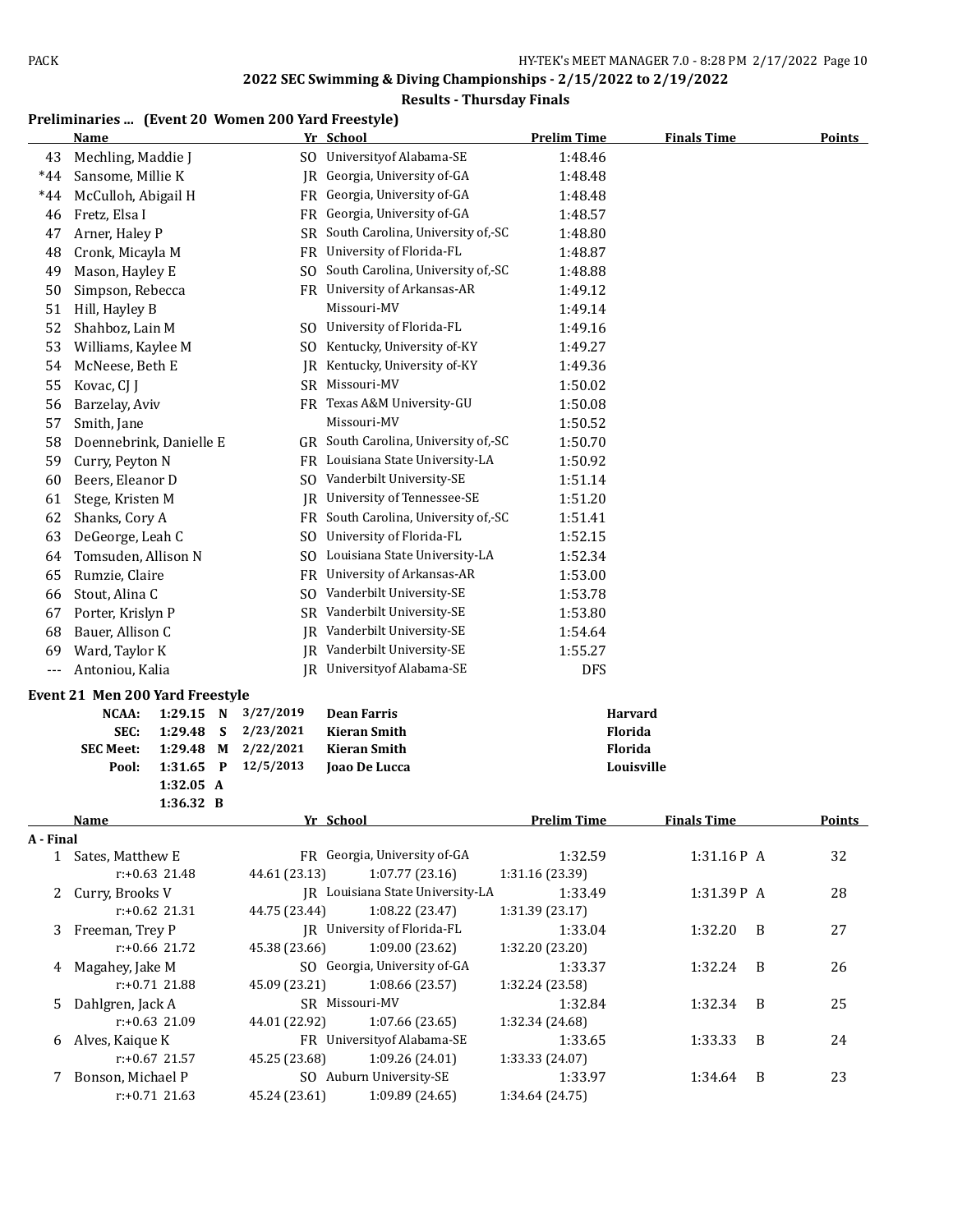## **Results - Thursday Finals**

# **A - Final ... (Event 21 Men 200 Yard Freestyle)**

|           | <u>Name</u>              | Yr School     |                                      | <b>Prelim Time</b> | <b>Finals Time</b> |   | <b>Points</b> |
|-----------|--------------------------|---------------|--------------------------------------|--------------------|--------------------|---|---------------|
|           | 8 Mestre, Alfonso E      |               | IR University of Florida-FL          | 1:34.02            | 1:34.66            | B | 22            |
|           | r:+0.68 22.10            | 46.19 (24.09) | 1:10.87 (24.68)                      | 1:34.66 (23.79)    |                    |   |               |
| B - Final |                          |               |                                      |                    |                    |   |               |
|           | 9 Lindholm, Oskar S      |               | FR University of Florida-FL          | 1:34.20            | 1:33.91            | B | 20            |
|           | r:+0.69 22.27            | 46.21 (23.94) | 1:10.14(23.93)                       | 1:33.91 (23.77)    |                    |   |               |
|           | 10 Berg, Max             |               | SO Kentucky, University of-KY        | 1:34.40            | 1:33.99            | B | 17            |
|           | $r: +0.64$ 21.54         | 45.07 (23.53) | 1:09.19(24.12)                       | 1:33.99 (24.80)    |                    |   |               |
|           | *11 Hawke, Charlie J     |               | FR University of Alabama-SE          | 1:34.22            | 1:34.06            | B | 15.50         |
|           | r:+0.77 22.03            | 45.77 (23.74) | 1:09.89 (24.12)                      | 1:34.06 (24.17)    |                    |   |               |
|           | *11 Bratanov, Kaloyan D  |               | SR Texas A&M University-GU           | 1:34.02            | 1:34.06            | B | 15.50         |
|           | $r: +0.65$ 22.12         | 46.13 (24.01) | 1:10.24(24.11)                       | 1:34.06 (23.82)    |                    |   |               |
|           | 13 Dunham, Bradley T     |               | JR Georgia, University of-GA         | 1:34.74            | 1:34.32            | B | 14            |
|           | r:+0.63 21.87            | 45.32 (23.45) | 1:09.48 (24.16)                      | 1:34.32 (24.84)    |                    |   |               |
|           | 14 Tarasenko, Aleksey    |               | University of Tennessee-SE           | 1:34.68            | 1:34.37            | B | 13            |
|           | r:+0.62 21.37            | 45.40 (24.03) | 1:09.72 (24.32)                      | 1:34.37 (24.65)    |                    |   |               |
|           | 15 Husband, Ryan A       |               | SO Auburn University-SE              | 1:34.45            | 1:34.72            | B | 12            |
|           | $r: +0.63$ 22.27         | 46.30 (24.03) | 1:10.62 (24.32)                      | 1:34.72 (24.10)    |                    |   |               |
|           | 16 Costin, Phil          |               | SR South Carolina, University of,-SC | 1:34.70            | 1:35.19            | B | 11            |
|           | $r: +0.74$ 22.15         | 46.12 (23.97) | 1:10.45 (24.33)                      | 1:35.19 (24.74)    |                    |   |               |
| C - Final |                          |               |                                      |                    |                    |   |               |
|           | 17 Hils, Zach C          |               | JR Georgia, University of-GA         | 1:34.75            | 1:34.14            | B | 9             |
|           | $r: +0.65$ 21.58         | 45.57 (23.99) | 1:10.03 (24.46)                      | 1:34.14 (24.11)    |                    |   |               |
| 18        | Sztolcman, Christian M   |               | SR Auburn University-SE              | 1:35.16            | 1:34.54            | B | 7             |
|           | r:+0.69 21.67            | 45.65 (23.98) | 1:10.01(24.36)                       | 1:34.54 (24.53)    |                    |   |               |
|           | 19 Piotrowski, Kacper    |               | SO University of Alabama-SE          | 1:34.96            | 1:34.87            | B | 6             |
|           | $r: +0.67$ 21.61         | 45.77 (24.16) | 1:10.13 (24.36)                      | 1:34.87 (24.74)    |                    |   |               |
|           | 20 Lim, Ananda C         |               | SR Georgia, University of-GA         | 1:35.19            | 1:35.27            | B | 5             |
|           | r:+0.69 22.68            | 46.62 (23.94) | 1:10.75 (24.13)                      | 1:35.27 (24.52)    |                    |   |               |
|           | 21 Jackson, Will L       |               | SO University of Tennessee-SE        | 1:35.22            | 1:35.65            | B | 4             |
|           | $r: +0.64$ 21.87         | 45.91 (24.04) | 1:10.59 (24.68)                      | 1:35.65 (25.06)    |                    |   |               |
|           | 22 Martin Roig, Victor   |               | FR Kentucky, University of-KY        | 1:35.44            | 1:35.70            | B | 3             |
|           | $r: +0.70$ 22.03         | 46.18 (24.15) | 1:11.39 (25.21)                      | 1:35.70 (24.31)    |                    |   |               |
| 23        | Bailey, Seth S           |               | SR University of Tennessee-SE        | 1:35.04            | 1:35.78            | B | 2             |
|           | r:+0.59 21.91            | 45.84 (23.93) | 1:10.85(25.01)                       | 1:35.78 (24.93)    |                    |   |               |
|           | 24 Clark, Jakob D        |               | JR Kentucky, University of-KY        | 1:35.38            | 1:36.67            |   | $\mathbf{1}$  |
|           | r:+0.72 22.66            | 47.10 (24.44) | 1:12.02 (24.92)                      | 1:36.67 (24.65)    |                    |   |               |
|           | <b>Preliminaries</b>     |               |                                      |                    |                    |   |               |
| 25        | Ross, AJ J               |               | GR South Carolina, University of,-SC | 1:35.45            |                    |   |               |
| 26        | Auerbach, Cam R          |               | JR University of Alabama-SE          | 1:35.65            |                    |   |               |
| 27        | McDuff, Macguire V       |               | FR University of Florida-FL          | 1:35.80            |                    |   |               |
| 28        | Windle, Calvin K         |               | Missouri-MV                          | 1:35.83            |                    |   |               |
| 29        | Schnippenkoetter, Mark P | SR            | Texas A&M University-GU              | 1:35.94            |                    |   |               |
| 30        | Daniels, Connor J        | SO.           | South Carolina, University of,-SC    | 1:36.24            |                    |   |               |
| 31        | Hassling, Emil J         | SO.           | Louisiana State University-LA        | 1:36.25            |                    |   |               |
| 32        | Vargas, Joaquin          |               | University of Tennessee-SE           | 1:36.30            |                    |   |               |
| 33        | Adrian, Spencer W        | IR            | Louisiana State University-LA        | 1:36.38            |                    |   |               |
| 34        | Branzell, Reese S        |               | FR Georgia, University of-GA         | 1:36.42            |                    |   |               |
| 35        | Mestre, Alberto          | IR            | University of Florida-FL             | 1:36.46            |                    |   |               |
| 36        | Schababerle, Jacob T     | SR            | Texas A&M University-GU              | 1:36.58            |                    |   |               |
| 37        | Bobo, Clayton C          | <b>SR</b>     | Texas A&M University-GU              | 1:36.89            |                    |   |               |
| 38        | Norton, Mitchell J       | FR            | Georgia, University of-GA            | 1:36.90            |                    |   |               |
| 39        | Stelmar, Eric R          | SO.           | Universityof Alabama-SE              | 1:36.98            |                    |   |               |
| 40        | Martin, Ethan R          |               | FR South Carolina, University of,-SC | 1:37.18            |                    |   |               |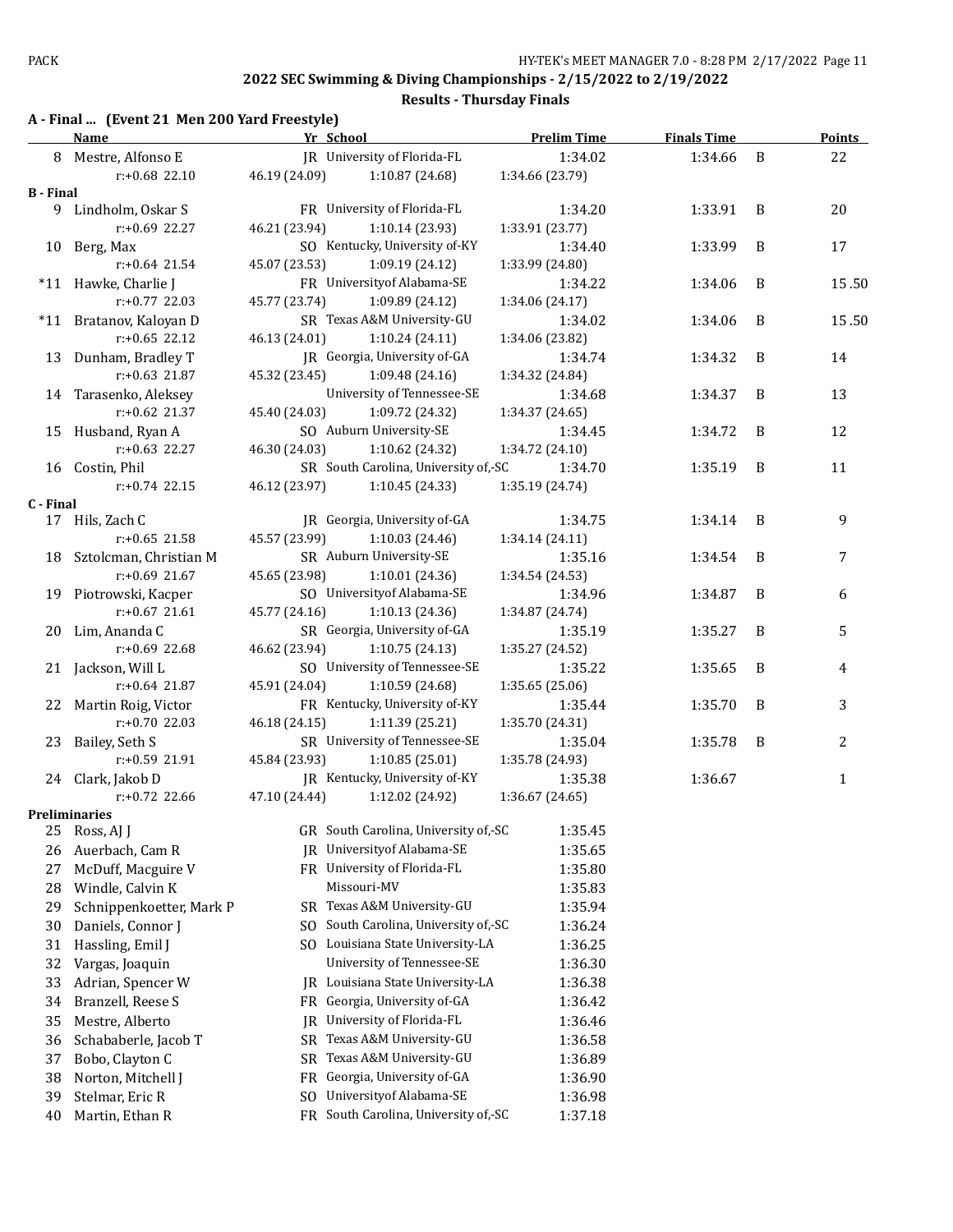## **Results - Thursday Finals**

#### **Preliminaries ... (Event 21 Men 200 Yard Freestyle)**

|           | <u>Name</u>                         |          |           | Yr School                                                     | <b>Prelim Time</b>  | <b>Finals Time</b>    | <u>Points</u>     |
|-----------|-------------------------------------|----------|-----------|---------------------------------------------------------------|---------------------|-----------------------|-------------------|
| 41        | Rosipal, Adam                       |          |           | SR Kentucky, University of-KY                                 | 1:37.26             |                       |                   |
| $*42$     | Reno, Seth D                        |          |           | FR Texas A&M University-GU                                    | 1:37.28             |                       |                   |
| $*42$     | Makhija, Aryan                      |          |           | SR Auburn University-SE                                       | 1:37.28             |                       |                   |
| 44        | Camblong, Tommylee                  |          |           | SO Georgia, University of-GA                                  | 1:37.40             |                       |                   |
| 45        | Thompson, Joel D                    |          |           | SO Louisiana State University-LA                              | 1:37.59             |                       |                   |
| 46        | Novoszath, Tamas                    |          |           | GR South Carolina, University of,-SC                          | 1:37.61             |                       |                   |
|           |                                     |          |           | FR Kentucky, University of-KY                                 |                     |                       |                   |
| 47        | Caruso, Nicholas J                  |          |           |                                                               | 1:37.65             |                       |                   |
| 48        | Marcum, Jake L                      |          |           | SR University of Alabama-SE<br>Missouri-MV                    | 1:37.80             |                       |                   |
| 49        | Whittington, William R              |          |           |                                                               | 1:37.95             |                       |                   |
| 50        | Ponce de Leon, Rafael N             |          |           | SO University of Tennessee-SE                                 | 1:38.19             |                       |                   |
| 51        | Ratzlaff, Mac S                     |          |           | FR South Carolina, University of,-SC                          | 1:38.21             |                       |                   |
| 52        | Warmbier, Ryan A                    |          |           | FR Louisiana State University-LA                              | 1:38.27             |                       |                   |
| 53        | Davila, Rafael A                    |          |           | SR South Carolina, University of,-SC                          | 1:38.49             |                       |                   |
| 54        | Davis, Grant M                      |          |           | FR Auburn University-SE                                       | 1:38.82             |                       |                   |
| 55        | Blake, Daniel J                     |          |           | SR Kentucky, University of-KY                                 | 1:39.33             |                       |                   |
| 56        | Gordon, John Michael                |          | IR        | Kentucky, University of-KY                                    | 1:39.55             |                       |                   |
| 57        | Scruggs, Riley R                    |          |           | JR Georgia, University of-GA                                  | 1:39.57             |                       |                   |
| 58        | Himsieh, Jibran B                   |          |           | Missouri-MV                                                   | 1:40.91             |                       |                   |
| 59        | Tyler, Cooper M                     |          |           | FR Kentucky, University of-KY                                 | 1:41.32             |                       |                   |
|           | <b>Event 22 Women 3 mtr Diving</b>  |          |           |                                                               |                     |                       |                   |
|           | SEC:                                | 423.15 S | 3/21/2014 | Laura Ryan                                                    | Georgia             |                       |                   |
|           | <b>SEC Meet:</b>                    | 413.75 M | 2/20/2014 | Laura Ryan                                                    | Georgia             |                       |                   |
|           | Pool:                               | 400.50 P | 2/14/2017 | <b>Julia Vincent</b>                                          |                     | <b>South Carolina</b> |                   |
|           |                                     | 280.00 A |           |                                                               |                     |                       |                   |
|           | Name                                |          |           | Yr School                                                     | <b>Prelim Score</b> | <b>Finals Score</b>   | <b>Points</b>     |
| A - Final |                                     |          |           |                                                               |                     |                       |                   |
| 1         | Schultz, Brooke C                   |          |           | GR South Carolina, University of,-SC                          | 365.65              | 407.30P A             | 32                |
| 2         | Pellacani, Chiara                   |          |           | Louisiana State University-LA                                 | 316.80              | 356.35<br>A           | 28                |
| 3         | Tuxen, Helle                        |          |           | SO Louisiana State University-LA                              | 312.45              | 352.35<br>A           | 27                |
| 4         | Amer, Maha                          |          |           | SO University of Florida-FL                                   | 330.25              | 349.00<br>A           | 26                |
| 5         | Lavenant, Montserrat G              |          |           | SO Louisiana State University-LA                              | 306.65              | 338.35<br>A           | 25                |
| 6         | Knight, Kyndal                      |          |           | SR Kentucky, University of-KY                                 | 310.30              | 332.50<br>A           | 24                |
| 7         | Cable, Grace M                      |          |           | SR University of Tennessee-SE                                 | 321.70              | 331.45<br>A           | 23                |
| 8         | Clairmont, Alyssa P                 |          |           | SR Texas A&M University-GU                                    | 328.50              | 297.75<br>A           | 22                |
|           | Preliminaries                       |          |           |                                                               |                     |                       |                   |
| 9         | Ceyanes, Chloe K                    |          |           | SR Texas A&M University-GU                                    | 306.25              |                       | 20                |
| 10        | Wilson, Aimee                       |          |           | SR Texas A&M University-GU                                    | 302.80              |                       | 17                |
| 11        | Rousseau, Sarah R                   |          | SR        | Missouri-MV                                                   | 302.65              |                       | 16                |
| 12        | Southall, Morgan                    |          | JR        | Kentucky, University of-KY                                    | 294.25              |                       | 15                |
| 13        | Wenzel, Meghan E                    |          | SO.       | Georgia, University of-GA                                     | 291.00              |                       | 14                |
| 14        | Sullivan, Ashlynn J                 |          | IR.       | Auburn University-SE                                          | 289.05              |                       | 13                |
| 15        | Lucoe, Tanesha                      |          | IR        | Universityof Alabama-SE                                       | 287.15              |                       | 12                |
| 16        | Neroni, Elettra                     |          |           | University of Florida-FL                                      | 278.85              |                       | 11                |
| 17        | Perez, Elizabeth                    |          |           | SR University of Florida-FL                                   | 278.45              |                       | 9                 |
| 18        | Tuxen, Anne                         |          | IR        | Louisiana State University-LA                                 | 275.10              |                       | 7                 |
| 19        | Wilson, Kayla                       |          |           | Missouri-MV                                                   | 272.25              |                       | 6                 |
| 20        | Lumia, Carina                       |          |           | FR University of Florida-FL                                   | 272.20              |                       | 5                 |
| 21        | Verzyl, Sophie G                    |          | FR        | South Carolina, University of,-SC                             | 271.65              |                       | 4                 |
| 22        |                                     |          |           |                                                               |                     |                       |                   |
|           |                                     |          |           |                                                               |                     |                       |                   |
|           | Wensuc, Gretchen N                  |          | JR.       | Auburn University-SE                                          | 261.50              |                       | 3                 |
| 23<br>24  | Crump, Ellie E<br>Buckley, Maggie L |          | SR        | Georgia, University of-GA<br>FR Louisiana State University-LA | 261.40<br>257.70    |                       | 2<br>$\mathbf{1}$ |